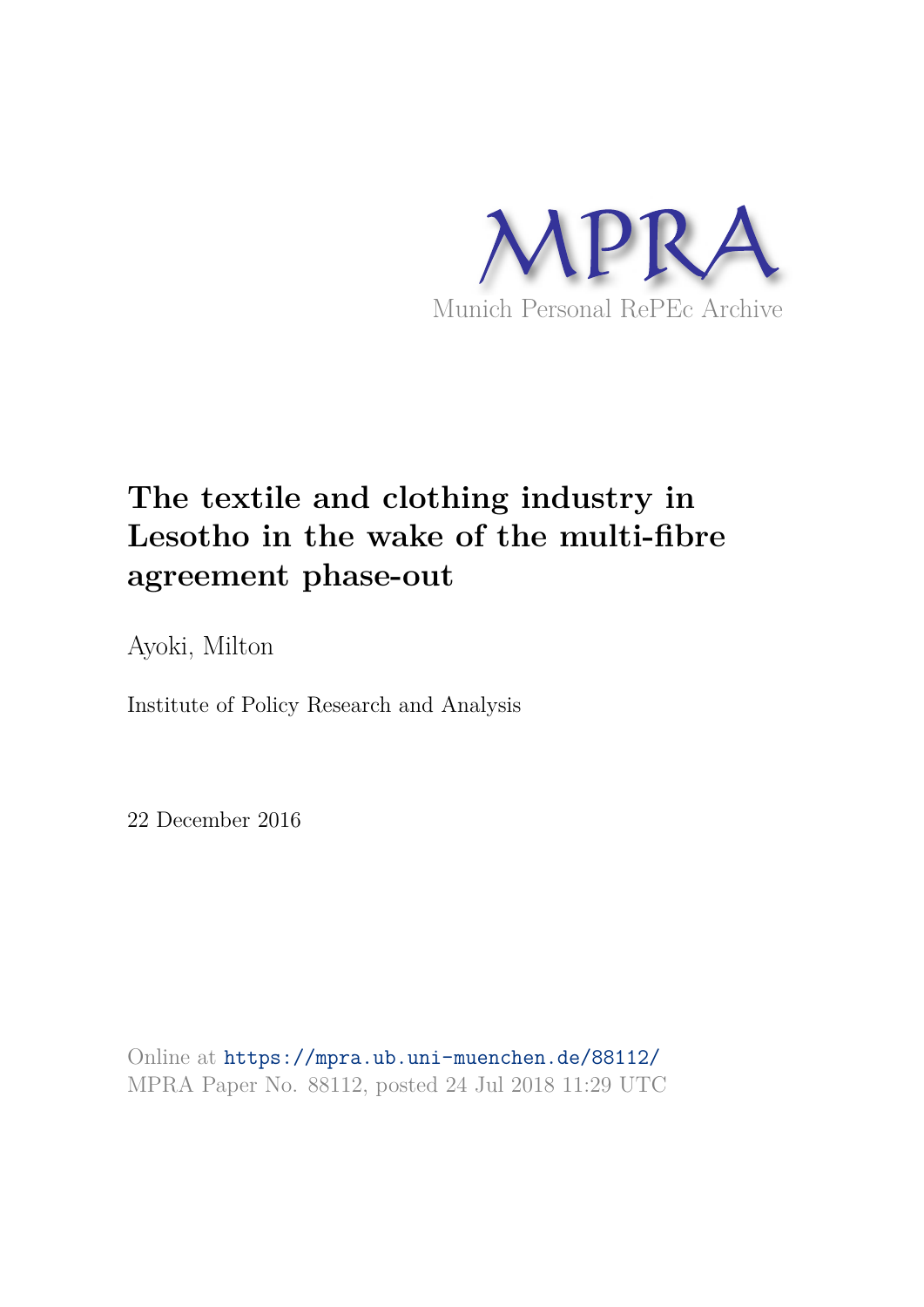# **The textile and clothing industry in Lesotho in the wake of the multi-fibre agreement phase-out**

Milton Ayoki

Institute of Policy Research and Analysis Kampala, Uganda

IPRA Working Paper 54 Institute of Policy Research and Analysis, Kampala December 2016

IPRA WORKING PAPER 65, 2018 i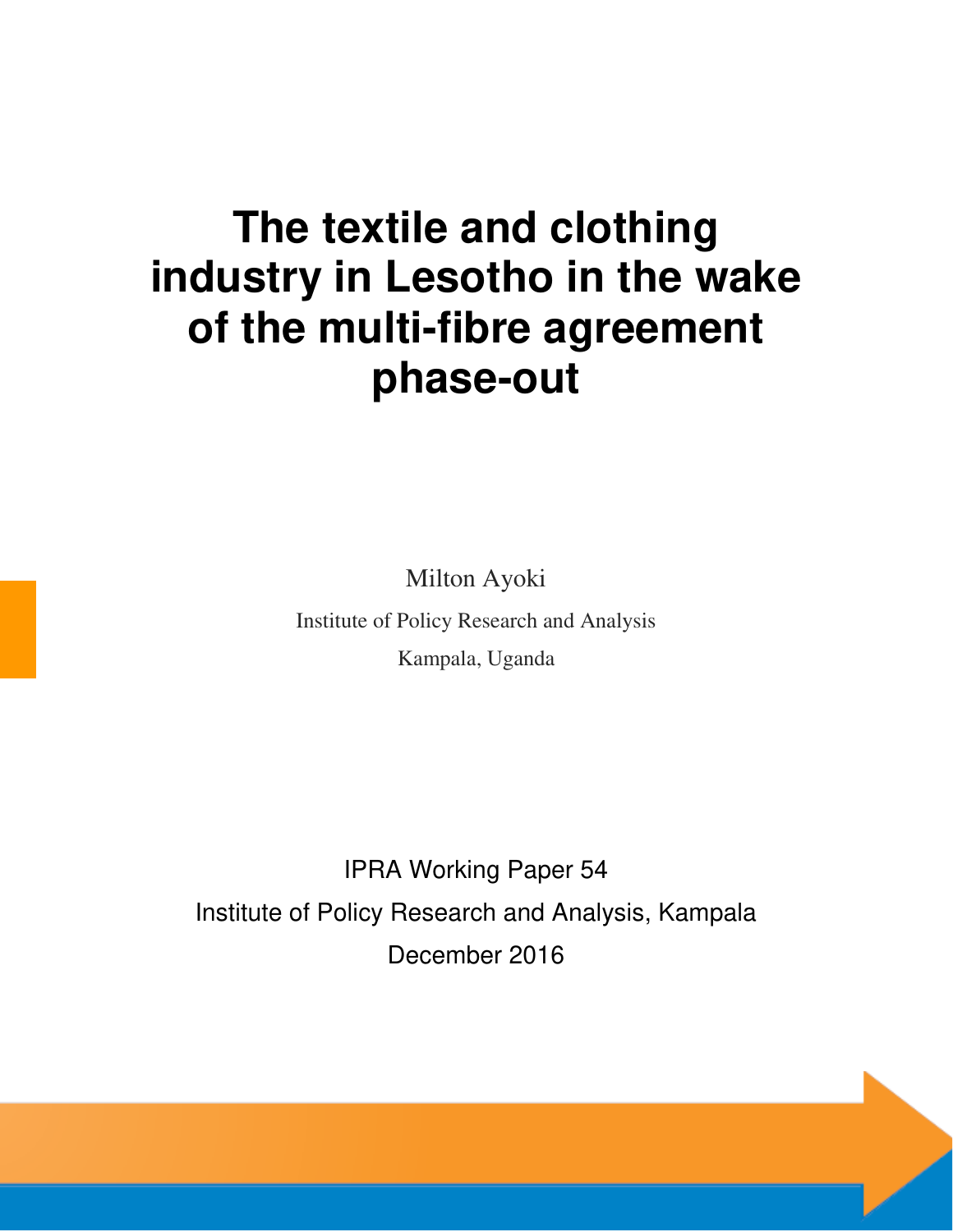# **The textile industry in Lesotho in the wake of the multi-fibre agreement phase-out**

#### Milton Ayoki

**Abstract:** This paper examines the textile and clothing (T&C) industry in Lesotho to ascertain the initial effects of the end of quotas and other restrictions on global trade in textile and clothing. Results show a dramatic decline in Lesotho's T&C exports, both in value terms and export share in major markets in industrialised countries: the U.S. and the EU in the aftermath of the Agreement on Textile and Clothing (ATC). The export decline for Lesotho and for Sub-Saharan African countries as a group has not been accompanied by simultaneous or rapid shift of increasing T&C exports by Asian developing countries, who continue to export post-ATC at about the same levels of textile and clothing that they did before ATC phase out. While T&C exports from Lesotho and other African countries continue to decline, post-ATC, it is unclear if the end of the ATC quotas has been the main cause of that decline. Results do not provide clear evidence that the termination of the ATC has been a major contributing factor to the decline of Lesotho's and SSA Africa's T&C exports. Instead, we find evidence of simultaneous and rapid shift of increasing T&C exports from China to Lesotho and other African markets. Compared to competition in export markets, the influx of Chinese products imposes worse threat to the textile and clothing sector in Lesotho and the rest of Africa. Further to these, the utilisation of safeguard mechanisms by the U.S. and the continued option to maintain tariffs and other non-tariff barriers means that the end of ATC did not fully bring about "free trade" for clothing and textiles. These results raise important policy issues that could be considered in the ongoing negotiations on rules: trade remedies, particularly those dealing with safeguard and countervailing measures.

*JEL Classification*: F13, D14, D53, N27.

*Key words*: Agreement on Textile and Clothing (ATC), Multifibre arrangement, global textile and clothing exports, quota restrictions, trade remedies, Sub-Saharan Africa, Lesotho

Disclaimer: IPRA Working Paper Series disseminates the findings of work in progress to encourage the exchange of ideas about development issues. An objective of the series is to get the findings out quickly, even if the presentations are less than fully polished. The author alone is responsible for any views, omissions or deficiencies. Email: **milton.ayoki@ipraa.org** 

#### IPRA Working Paper 54, December 2016

**©** 2017 Institute of Policy Research and Analysis. All rights reserved. Short sections of text, not to exceed two paragraphs, may be quoted without explicit permission provided that full credit, including © notice, is given to the source.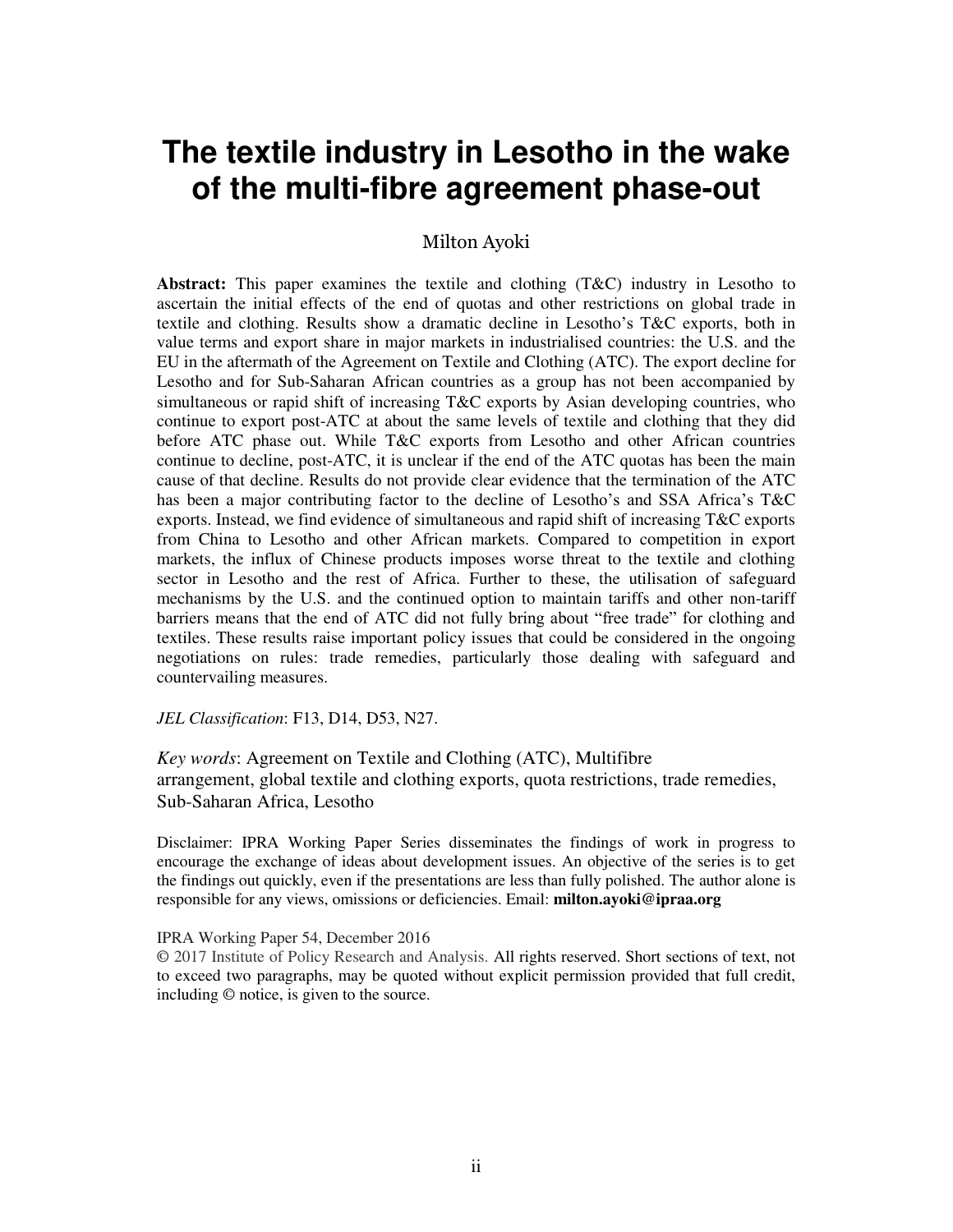# **Table of Contents**

| 1                 | <b>Introduction</b>                                                        |    |
|-------------------|----------------------------------------------------------------------------|----|
| $\overline{2}$    | The textile & clothing industry in Lesotho's economy 3                     |    |
| 2.1               | Structural changes in the economy                                          | 3  |
| 2.2               | GDP growth trajectory                                                      | 4  |
| 2.3               | Growth of textile & apparel sector                                         | 6  |
| 2.4               | Lesotho's industrial & trade policies and emerging issues                  | 6  |
|                   | in T&C sector                                                              | 6  |
| 2.5               | Investment & Asian's footprint in Lesotho's textile-apparel value<br>chain | 8  |
| 3                 | The textile and apparel trade                                              | 9  |
| 3.1               | T&C export intensity                                                       | 9  |
| 3.2               | Textiles & clothing exports and imports                                    | 10 |
| 4                 | T&C exports to the U.S and the EU                                          | 11 |
| 4.1               | Recent trends, 2000-2016                                                   | 11 |
| 4.2               | The China factor and global competition                                    | 16 |
| 5                 | <b>Conclusions and implications for policy</b>                             | 20 |
| <b>References</b> |                                                                            | 21 |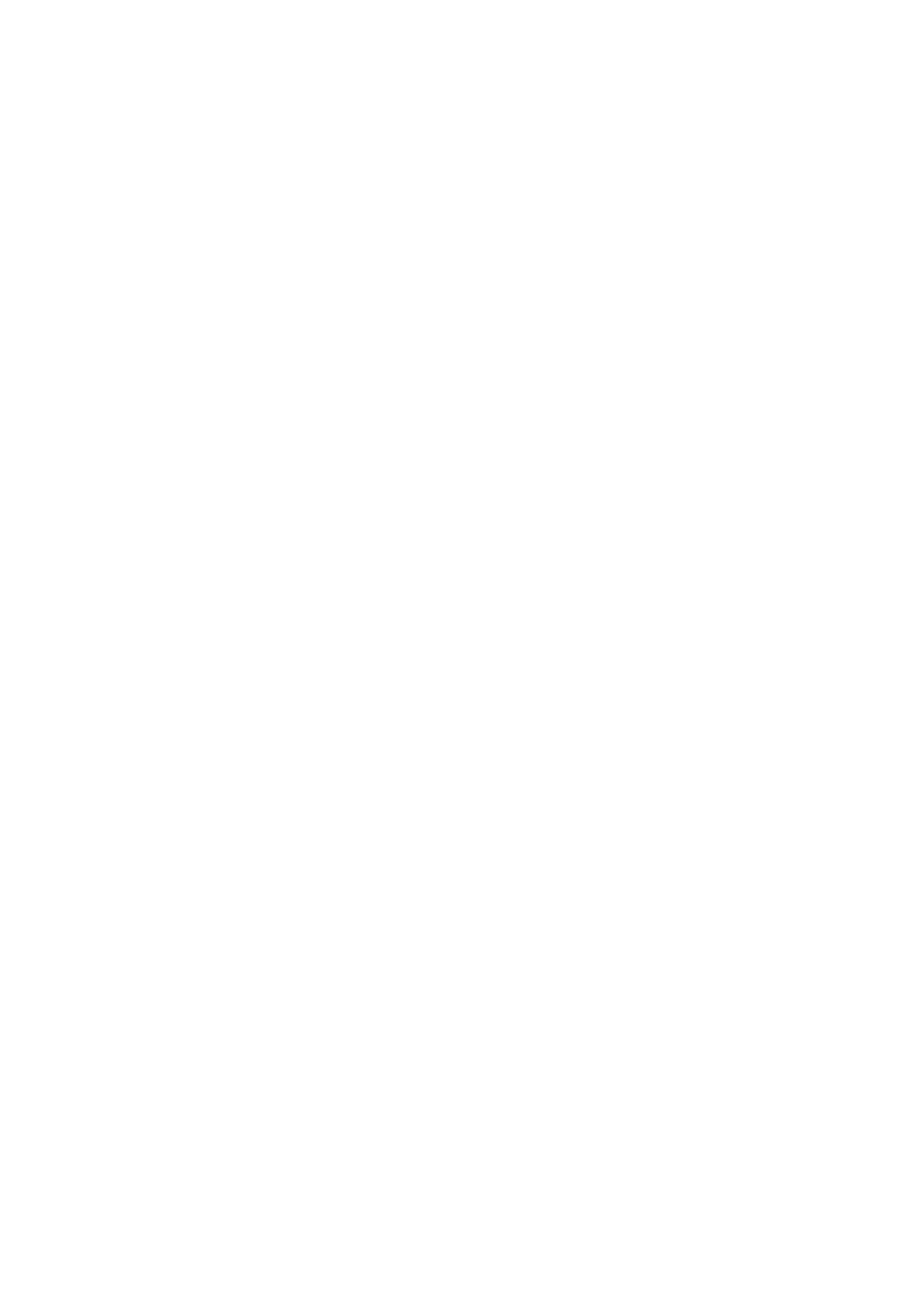## **1 Introduction**

After nearly 50 years of trade restrictions under three successive regimes: Short-Term Arrangement, Long-Term Arrangement and the Multi-fibre Agreement (MFA), with the coming of the World Trade Organization in 1995, a 10-year quota phasing out transitional period governed by the Agreement on Textile and Clothing (ATC) was agreed upon, in which quota restrictions on world trade in textile and clothing (T&C) was to be phased out progressively, down to zero by the end of 2004—thus subjecting T&C to the same multilateral trade rules as other industrial products under GATT/WTO. Although the elimination of quota and other restrictions on T&C sector was delayed by another four years, to December 2008, the longawaited goal of liberalizing the T&C has been achieved. Considering the scale of exposure to global competition that the end of MFA created, especially for those countries that enjoyed preferential market access regimes, it is important to evaluate what the impact might have been, now close 10 ten years after the MFA departure. We step back and look at the impact of the MFA departure on textile and clothing industry in Lesotho, one of Africa's industry leader. 1

As pointed out in several studies, the end of MFA generated a lot of concern in those countries that were enjoying preferential market access regimes. They worried mainly about losing their preferential access to the U.S and EU markets, and about global competition especially from large Asian countries that have well established textile and clothing industries. Under the MFA regime, major importing countries used a combination of quotas, high tariffs and nontariff measures (NTBs) on extensive scales to protect their markets from global competition. Table 1 shows the tariff rates on textile and clothing after the Tokyo round of GATT negotiations, which was almost three times higher than that on manufactured goods as a whole.

In addition, the share of textile and clothing imports subject to non-tariff measures (NTBs) was two to three times that for manufactured imports as a whole (Goto, 1989). Because MFA restrictions were imposed only on low-cost suppliers, textile and clothing imports from developing countries were more likely to be subject to NTBs than those from industrial countries.

For most African countries, the impact of MFA was partly offset by preferential schemes most of which derive their legal basis from the generalised system of preferences (GSP) under the framework of the GATT e.g. the U.S' African Growth and Opportunity Act (AGOA),

 $\overline{a}$ 

<sup>&</sup>lt;sup>1</sup> In this paper we use MFA and ATC phase-out interchangeable to mean the same thing.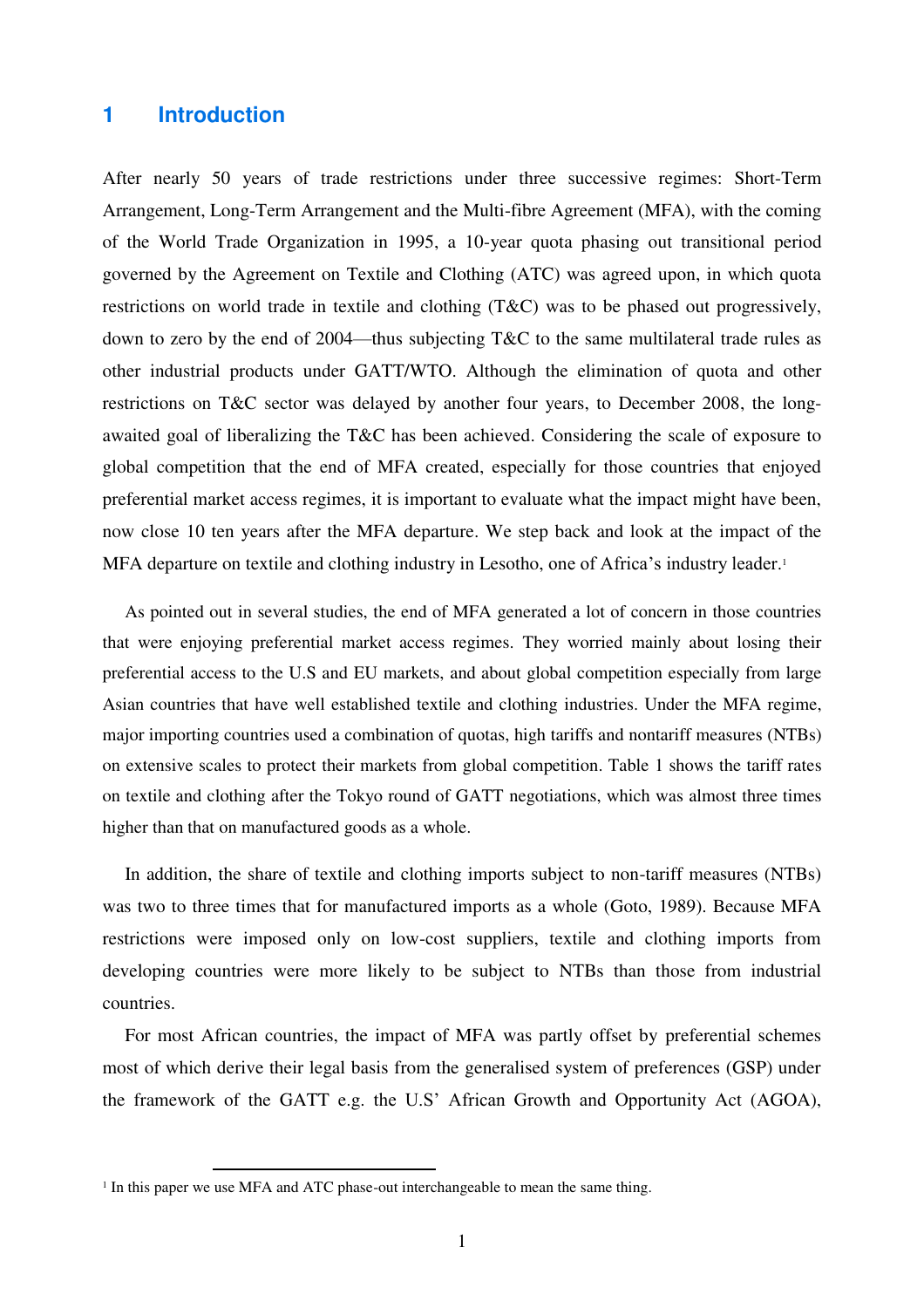introduced by President Bush in 2000 and the ACP–EU trade arrangement, first under the framework of the Lome convention (1974) and its successor the Cotonou agreement.

| <b>Table 1.</b> Tariff Levels for Textiles and Clothing after the Tokyo Round<br>(percent) |               |       |         |          |  |  |  |
|--------------------------------------------------------------------------------------------|---------------|-------|---------|----------|--|--|--|
| Country group                                                                              | <b>Fibres</b> | Yarns | Fabrics | Clothing |  |  |  |
| <b>United States</b>                                                                       | 3.5           | 9.0   | 11.5    | 22.5     |  |  |  |
| Canada                                                                                     | 3.0           | 13.0  | 21.5    | 24.0     |  |  |  |
| Japan                                                                                      | 0.5           | 6.5   | 9.5     | 14.0     |  |  |  |
| European Community                                                                         | 0.5           | 7.0   | 10.5    | 13.5     |  |  |  |
| Austria                                                                                    | 0.0           | 7.0   | 23.5    | 37.0     |  |  |  |
| Finland                                                                                    | 0.5           | 6.5   | 28.5    | 39.0     |  |  |  |
| Sweden                                                                                     | 0.5           | 7.5   | 13.0    | 14.0     |  |  |  |
| Switzerland                                                                                | 0.0           | 3.5   | 8.5     | 11.0     |  |  |  |
| Simple average                                                                             | 1.1           | 7.5   | 15.8    | 21.9     |  |  |  |

Source: GATT 1984, p. 69, reproduced in Goto (1989).

We also have Everything-But-Arms (EBA) initiative of the EU for the least developed countries (LDCs). These preferences allow selected developing countries to access markets in developed countries, tariff or quota free. Without these, the effects of MFA on African countries particularly African LDCs would have been severe.

More advanced developing economies such as India, China, Turkey, the Republic of Korea, Hong Kong (China), Viet Nam, and Mexico were very much on their own, and faced a reduction in export opportunity.

Regional agreements and other preferential schemes providing for quota and duty free access have been important for a number of developing countries, including least developed countries, to maintain their competitive position in the sector. Such preferential access as well as the protection from other competitors offered by the quotas may have facilitated dependency on these products for export earnings (T&C exports from some African countries to the U.S. and the EU account for up to 90 percent of their total T&C exports). Such countries may therefore be very exposed to the potential risks of losing their market share and export revenue from the elimination of quotas and the erosion of preferences from further multilateral liberalisation in the framework of Doha Development Agenda.

Findings on the impact of T&C liberalisation have important policy implications, not only for Lesotho, but for a number of countries in Sub-Saharan Africa that rely on T&C for a significant portion of their exports earnings. Apparel-making is considered one of the sectors with strategic importance for structural transformation in many Sub-Saharan African countries because it does not require sophisticated technology and can provide large-scale industrial employment. Despite the importance of T&C to African economies, no studies have been carried out that help us understand the consequences of the MFA phase-out and what options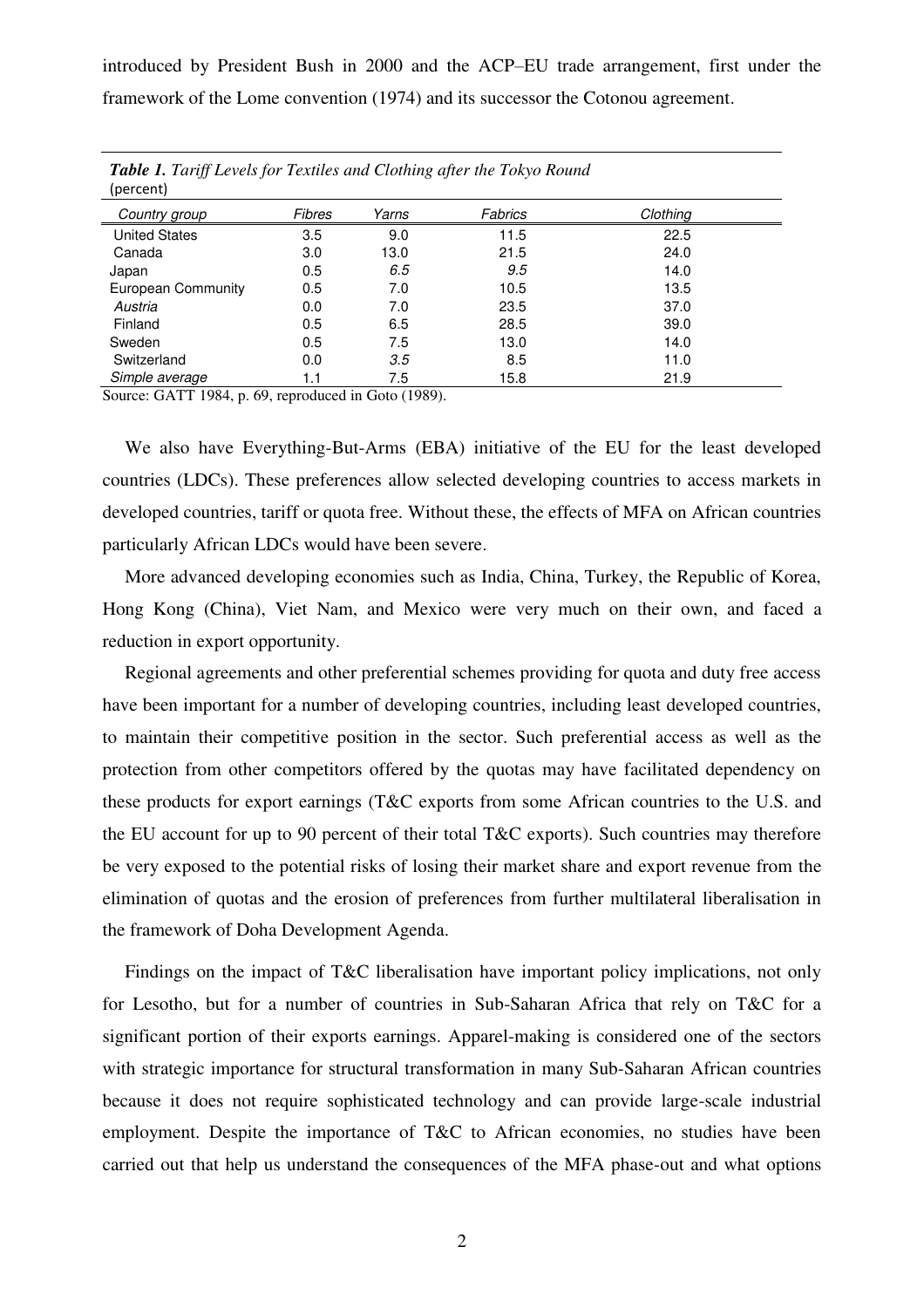exist for African governments to reinforce their presence in global T&C trade for their development. The post-MFA literature on  $T\&C$  sector in developing countries<sup>2</sup> have concentrated primarily on the Asian developing countries—Mainland China, India, Turkey, the Republic of Korea, Hong Kong, Viet Nam, Bangladesh, Mexico and Indonesia—with very little reflection on Africa more especially on LDCs, which Lesotho is part.

The rest of the paper is organized as follows: the second section provides a detailed account of the Lesotho textile and apparel sector. The third section delves on the T&C trade, which extends to the discussion on T&C export to the US and EU markets in section four, and section five concludes.

# **2 The textile & clothing industry in Lesotho's economy**

#### **2.1 Structural changes in the economy**

l

The structure of Lesotho's economy over the last two decades shows relatively stable shares of the different economic sectors in GDP—a product of the country's structural adjustment programme implemented from the late 1980s to 1990s and effort by the government to improve critical infrastructure (e.g. the construction of the Lesotho Highlands Water Project).<sup>3</sup> Other factors that have played crucial role in Lesotho's economy include the development of labourintensive manufacturing sector, the growth of the textile industry driven partly by increase in foreign direct investment in the T&C sector, and reduced reliance on remittance from migrant workers. In the late 1980s almost half of its GNP was based upon remittances from over 120,000 male migrant labourers, mostly in South Africa's gold mines. Today, only half that number of migrants is employed.

By contrast, the manufacturing sector in Lesotho has grown rapidly. Today it employs over 60,000 workers, most of whom are women in the textile industry. Manufacturing sector now accounts for the bulk of industrial output in Lesotho, at 20.6 percent of GDP in 2002/3 and 14 percent in 2009/10, with textile and clothing (T&C) being the dominant sub-sector. T&C sector is the third contributor to Lesotho's GDP (with 7.7% share of GDP) after agriculture (7.9%) and the construction sector (9.6%). T&C remains the backbone of Lesotho's manufacturing and

<sup>&</sup>lt;sup>2</sup> For example, Goto (1989) found that a dramatic growth of clothing exports from developing countries occurred in spite of a high level of tariffs and nontariff barriers.

<sup>&</sup>lt;sup>3</sup> Public revenue increased as Lesotho Highlands Water Project (LHWP)-related imports led to an increase in SACU receipts (from 5 percent of GNI prior to 1988/89 to 14 percent in the 1990s) and because of water royalties after the completion of the first phase of the LHWP in 1996. The textile and garment industry developed rapidly.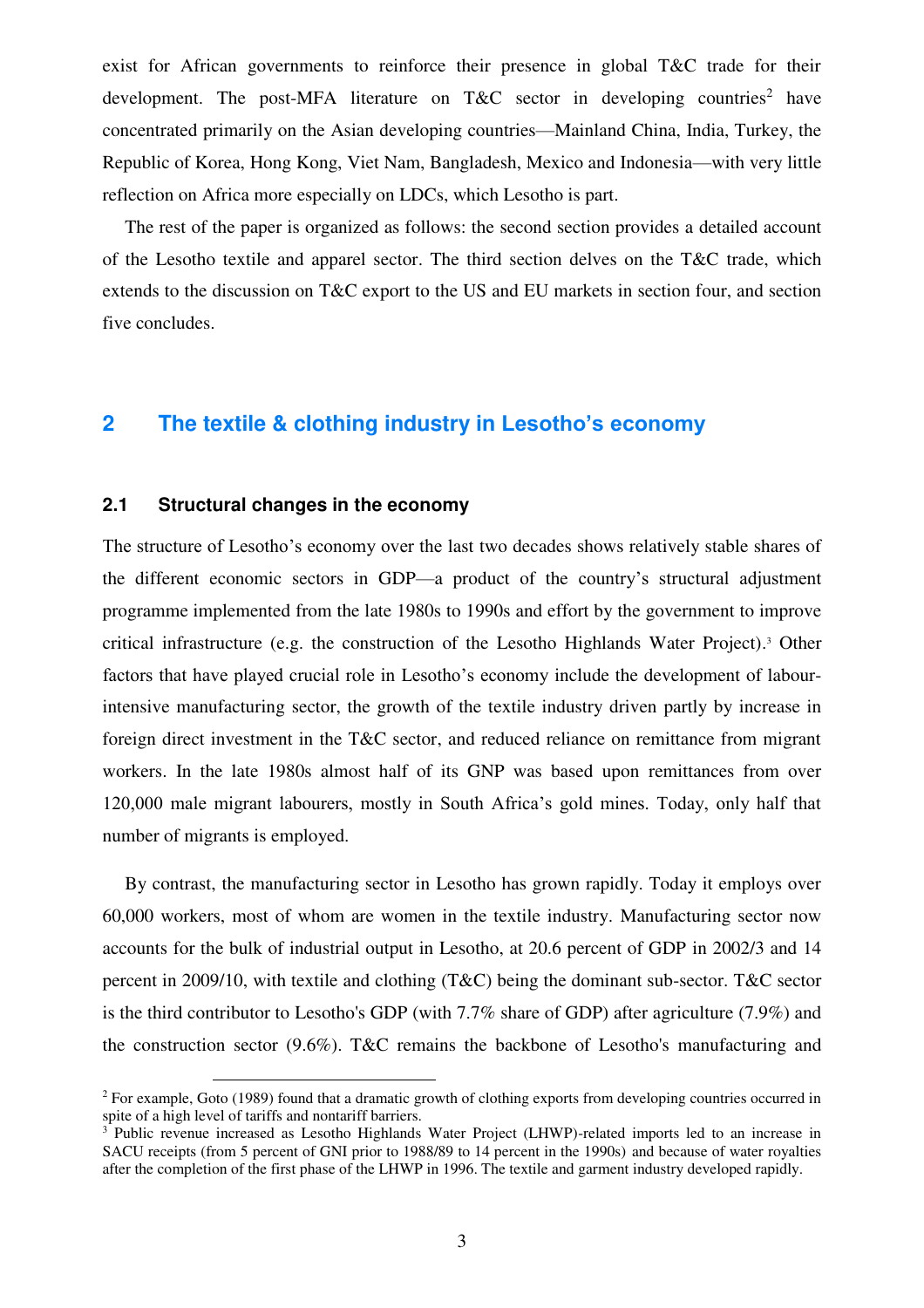export sector, accounting for about 60 percent of its total exports in 2016 and has continued its rapid expansion. Other manufacturing industries include leather, food and beverages, consumer electronics, clay-based brick and ceramic tiles, television assembly, and edible oils.

#### **2.2 GDP growth trajectory**

In the 1960-70, Lesotho's economy grew at an average rate of 4.6 percent per annum—with over 10 percent of that growth contributed by T&C sub-sector. Between 1970 and 1979 the economy grew at an average of 7 percent per annum (with growth averaged 8 percent between 1970/71 and 1974/75). However, the effect of the 1980s oil crisis and the financial crisis of 1998, slowed down the economy, to an average growth of 2.8 percent per annum between 1980/81 and 1986/874. Growth rebound to 4 percent between 1982/83 and 2002/03 (with 6% growth per annum achieved between 1987/88 and 1997/98).

After three years  $(2000 - 2003)$  of slow and stagnated growth (below 4 percent), the economy picked up in 2004 and in 2007 it grew by 7.7 percent growth, making the fourth consecutive years of strong economic growth.





The robust economic growth resulted in the creation of 234,900 jobs and a fall in the rate of unemployment to 2.1 percent in 2007. Tax revenue increased by 24.9 percent in 2007 over the previous year (2006) collection. However, the slowdown in global economy brought about by the financial and global economic crisis of the late-2008–2010, coupled with high food and fuel prices, put the economy back on a downward trajectory. GDP dropped from an average of over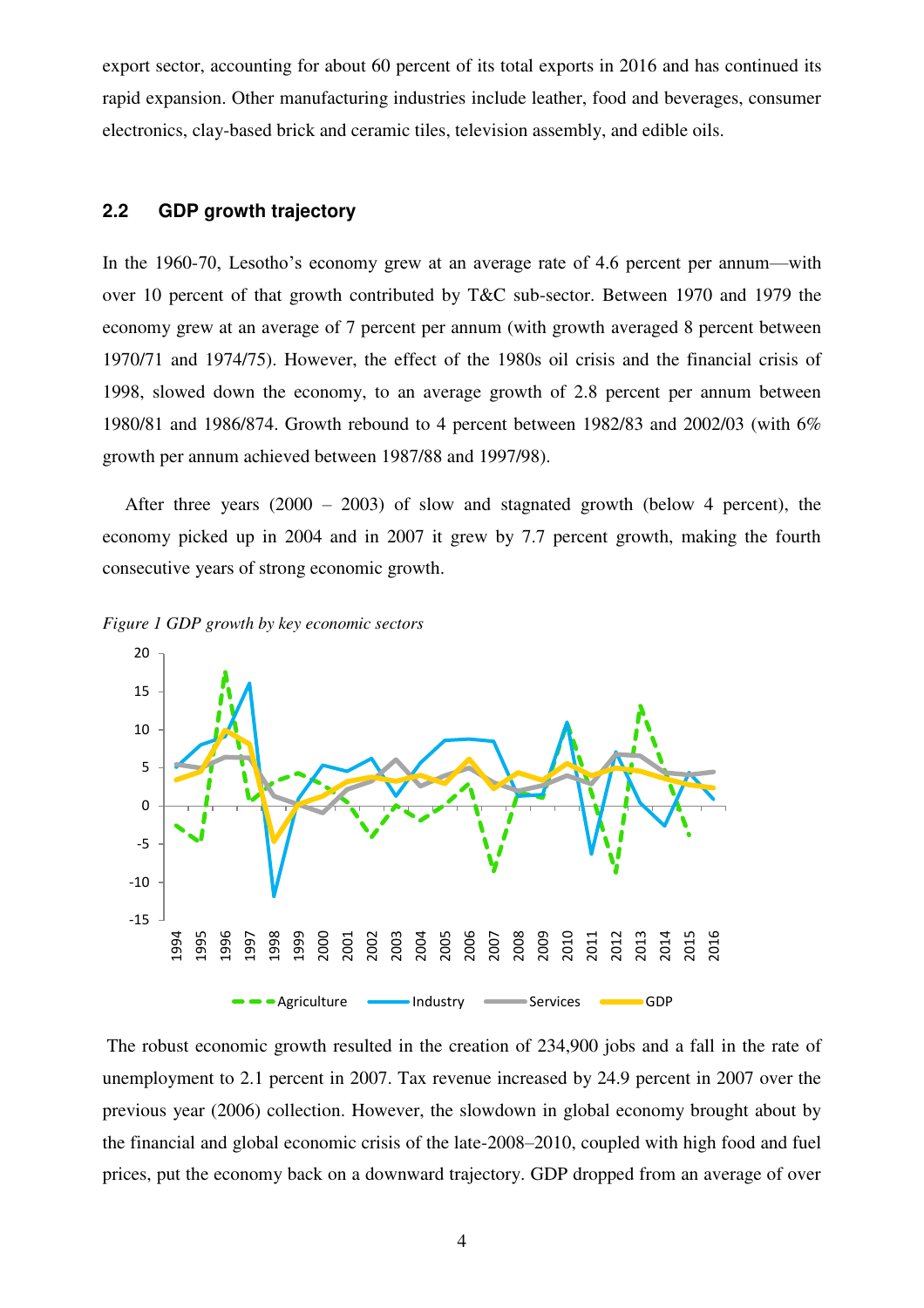6 percent to an annual average of less than 3 percent between 2008 and 2010 and 3.2 percent for the period 2000–2009. Clothing exports to the U.S. declined and so did exports to the SACU region, especially South Africa, which led to a sharp decline in the SACU revenue, Lesotho's main source of public revenue. With weak global demand especially in Euro area (largest market for diamonds), the prices of rough diamonds fell by 50 per cent during the first quarter of 2009 alone.

In 2010, Lesotho economy began to recover; and between 2011 and 2014 the economy grew at an average rate of about 5 percent, with over 5 percent recorded in 2011 and 6.6 percent in 2012, despite the severe floods of 2011, which destroyed crops and reduced agricultural output. Growth in construction and mining activities, reflecting new mine investments<sup>4</sup>, contributed to maintaining positive growth rates. Although the mining sector experienced a slight dip of 6.1 percent in the aftermath of the 2008–2010 financial and global economic crisis, it picked up again following improvement in the global prices of diamonds. This was helped by the Government decision to have the diamond cut and polished in Lesotho.

Recent growth has been driven by performance of the mining sector, information and communication sector, and the construction sector.

The economy is projected to grow at 3.5 percent in 2017 as mining activities drop and at 4.3 percent in 2018. The driver of this growth, beginning 2018, will be construction activities under Phase II of the Lesotho Highland Water Project (LHWP). Lesotho's economy is still highly dependent on subsistence agriculture. Most people live in the rural areas where poverty is widespread.<sup>5</sup>

In order to effectively tackle the problem of poverty and combat unemployment in the longterm, the country will need to become increasingly competitive to attract foreign capital for investment and job creation. There seems to be a positive progress in that direction considering the move by government to modernize the legislation on financial services and open up the telecommunications sector to competition. These efforts should assist in creating a favourable atmosphere for foreign investment. Infrastructural problems in the water, power, and transport industries may constrain industrial development, and government is trying to find an enduring solution to these challenges. Government is also exploring ways to develop the tourism sector to diversify the economy and reduce pressure on few commodities exports. Lesotho's mountainous terrain is seen as a major asset for tourism industry.

 $\overline{a}$ 

<sup>4</sup> The mining industry is governed by the Mines and Minerals Act 2005.

<sup>&</sup>lt;sup>5</sup> Although the growing garment sector has picked up some of the slack, the wage and gender structure of employment is very different, and incomes and remittances have fallen.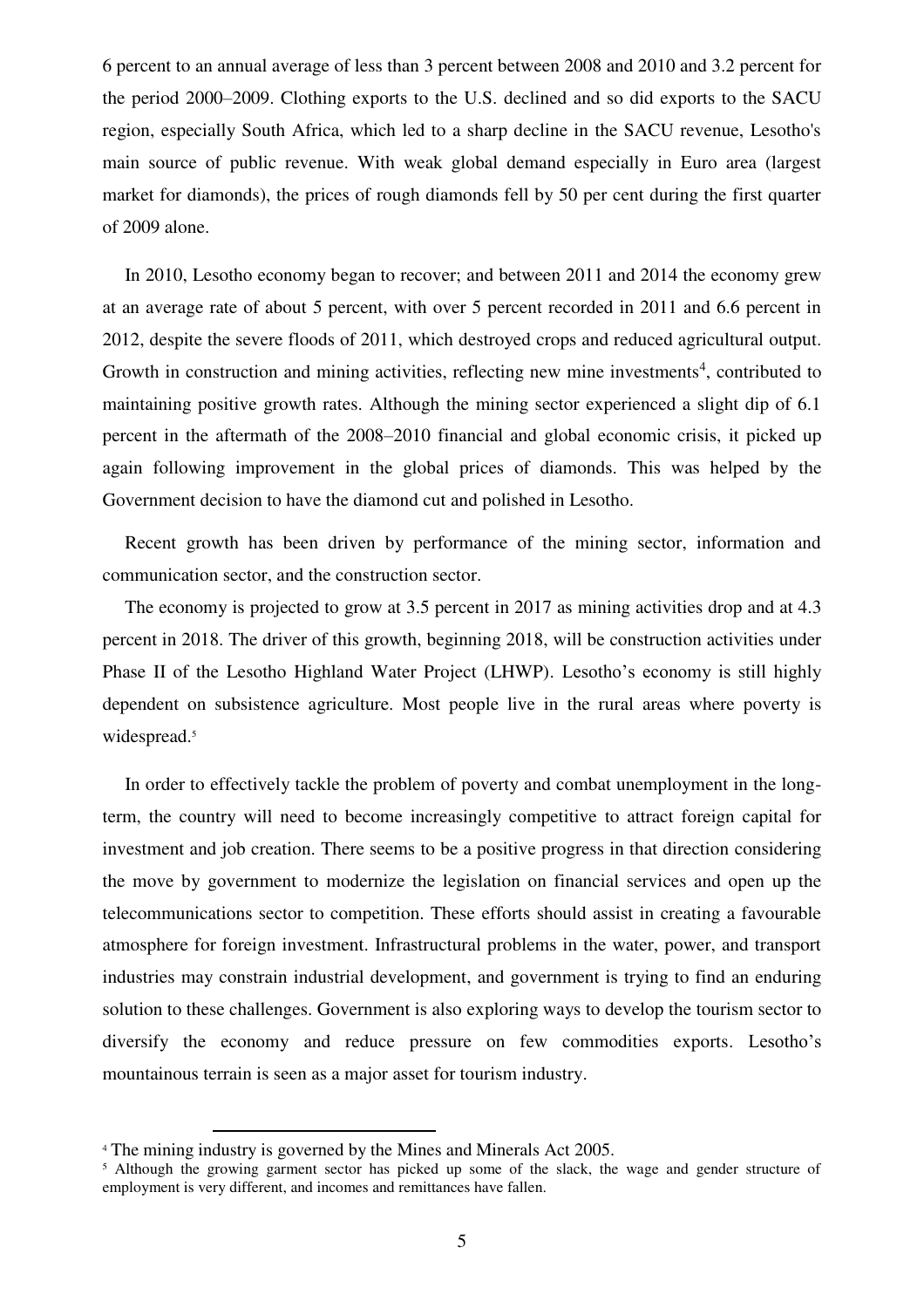#### **2.3 Growth of textile & apparel sector**

The garment sector, which has grown rapidly under foreign investment, has been the big success in boosting Lesotho's industrial base in recent years. As various studies note, this is giving rise to capacity constraints domestically; concerns are also expressed about the long-term viability of the sector in terms of linkages to the rest of the economy and its dependence on unilateral preferential access, particularly under the African Growth and Opportunity Act. The authorities are well aware of these potential problems.

The rapid growth of the textile industry has been made possible largely as a result of the preferential trade arrangement with the United States under the African Growth and Opportunity Act (AGOA) initiative for which Lesotho became eligible in 2000. AGOA has created preferential terms of trade on a range of products manufactured in Africa for the U.S market. Through this, over 40,000 jobs have been created in the private sector. Some households have been able to find work, mostly for younger female members, in the new textile industries. Indeed, the contribution of textile and clothing sub-sector to employment is by far, higher than that of the public service – showing the significant contribution the sub-sector can make to growth and tax revenue. Textiles and clothing sub-sector accounts for over 60 percent of the manufacturing base, and about 50 percent of post–MFA investment has gone to the manufacturing sector.

# **2.4 Lesotho's industrial & trade policies and emerging issues in T&C sector**

Future sustainability or further expansion of the textiles and apparel sector will depend on robust policies and efforts to address some of the key constraints facing the sector including strengthening backward linkages, and in particular, knitted fabric mills; erratic supplies of water to the major industrial estates; lack of serviced industrial sites, and conditions and handling facilities at the Maseru railhead. Problems of document clearance and customs inspection (related to the distance between the points of import and Maseru, where final verification of documents takes place).

As Figure 4 illustrates, it takes up to 35 days in Lesotho to receive the imported materials and 31 days for its finished products to reach the export market, much different for its competitors for the U.S. such as Cambodia, Vietnam and Pakistan (due to differences in distance to key input markets). In the modern business environment of just-in-time production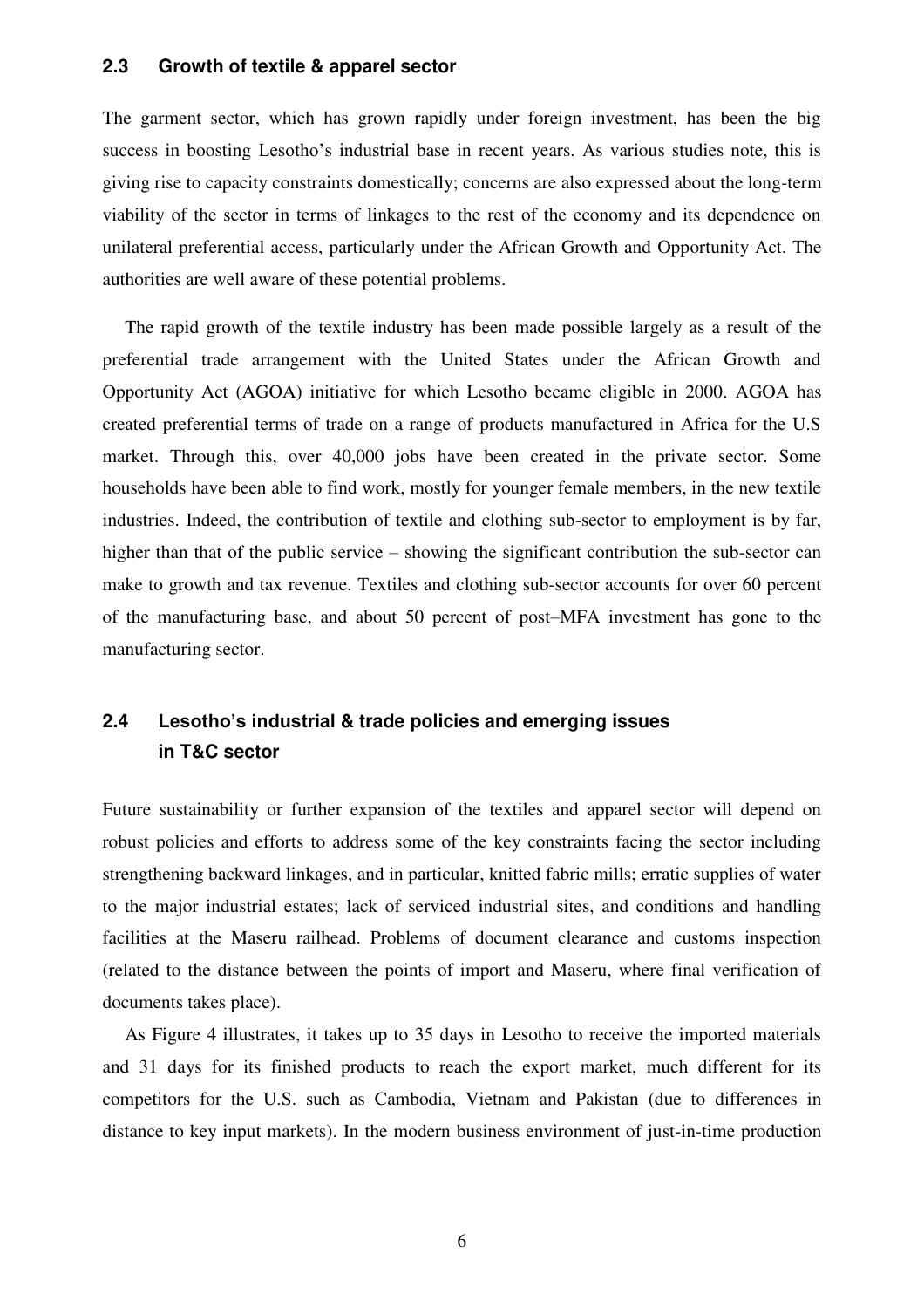and delivery, U.S buyers would prefer to place their orders with such countries whose lead time is shorter.



Beside, government needs to figure out alternative market when AGOA comes to an end. For years, the sector lived with uncertainty about the renewal of the AGOA framework and its thirdcountry fabric rule.

The AGOA third-country fabric provision was renewed in 2012 for three more years until September 2015, and later renewed for ten more years until September 2025, which restored confidence once more among suppliers in the cotton-textiles - apparel value chain to plan their activities. Whether AGOA gets another extension is something hard to tell, but it is perhaps time to experiment with other markets. Recently, as Rand continued to appreciate against the dollar, the Government realised that it needed to put top priority on improving the competitiveness of the textile and diversifying its markets and products, including seeking new markets for textile in SACU, SADC, and other African countries.

The country is coming to term with the lost of trade preferences under the Multi-Fiber Agreement on Textiles and Clothing (ATC), which Lesotho enjoyed as an LDC. The Agreement expired on 1 January, 2005, exposing Lesotho to stiff competition from the Asian producers. The second setback in recent years has been the falling global demand associated with the global economic crisis of 2009–2010, which led to fall in output and near close of shop by textile companies and threatening loss of over 40,000 jobs.

The responsibility for the development and management of Lesotho's industrial and trade policies is vested on the Ministry of Trade and Industry (MTI). The MTI chairs the Inter-Ministerial task team for the textiles and apparel industry which is in charge of analysing industry performance and making recommendations on ways to make Lesotho a more competitive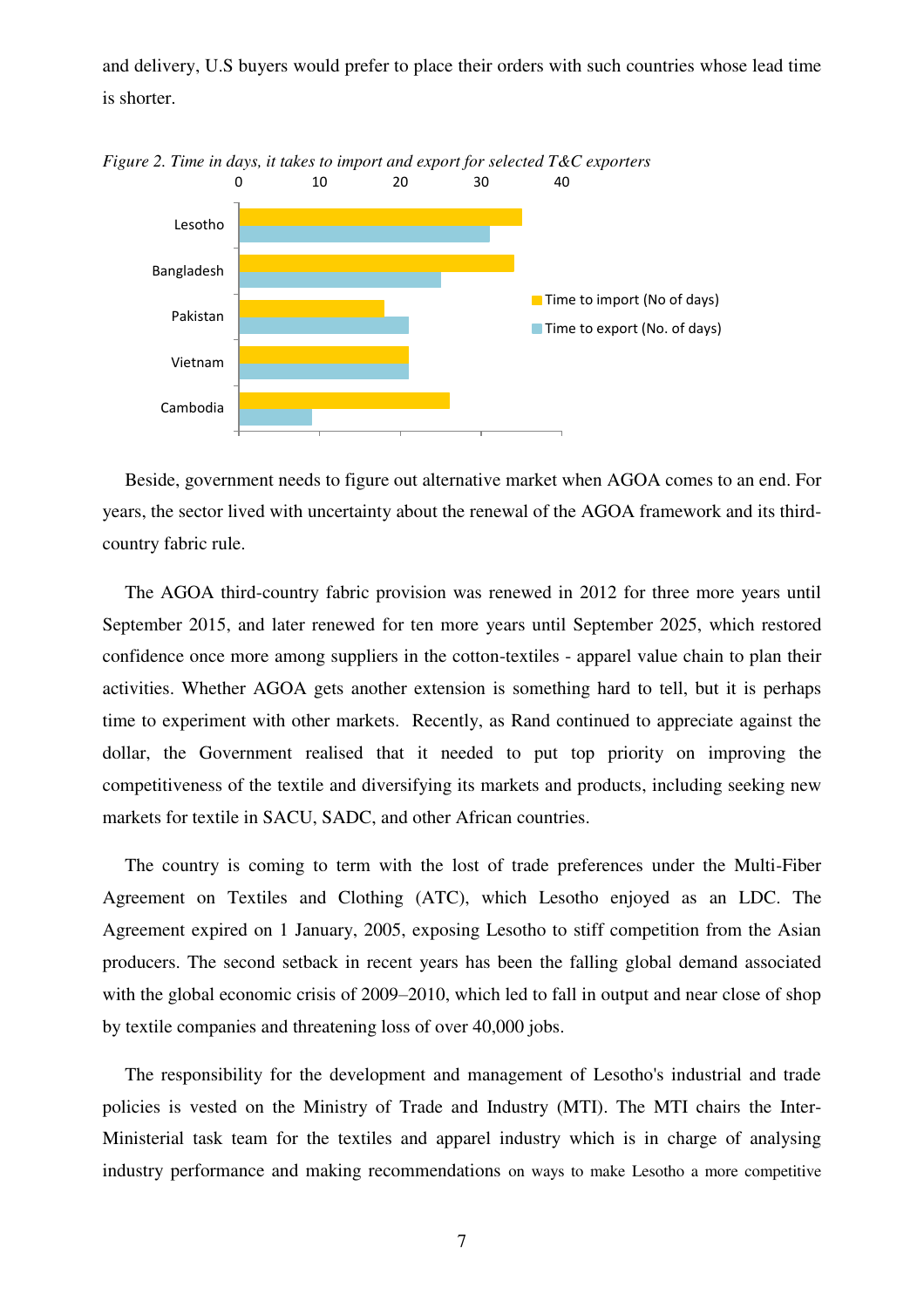investment destination. Another important institution for the manufacturing sector is the Lesotho National Development Corporation (LNDC), whose major role is to facilitate the development of manufacturing industries, and to promote investment.

Clothing and textiles sectors carry the highest average duties of the SACU tariff schedule. For clothing, the average CET was 40.6 percent in 2014 with rates ranging between zero and 45 percent<sup>6</sup>, while for textiles, the average CET was 16.9 percent with rates varying from zero to 30 percent, when excluding non-*ad valorem* tariffs (i.e. four lines). For manufactured products (WTO definition) the CET was 8 percent.

Lesotho applies a favourable fiscal regime for firms engaged in manufacturing activities. These firms are subject to a corporate tax of 10 percent, compared to 25 percent for other activities. There is also no withholding tax on dividends. Building companies, as well as hotels and casinos can also benefit from different tax incentives. Other incentives granted to the manufacturing sector are those administered by the LNDC which focus mainly on investment. The textile and apparel sector is also one of the main beneficiaries of the SACU rebate 470.03.<sup>7</sup> Under this programme, registered companies are exempted from duties on imports of raw materials from outside SACU as long as they use these inputs to produce goods destined for export outside the SACU area. If the final good is exported to the SACU area, exporters must pay the import duties that were initially exempted.

#### **2.5 Investment & Asian's footprint in Lesotho's textile-apparel value chain**

Lesotho's economy depends heavily on export-oriented FDI in the apparel industry for export revenue and employment. Lesotho has been able to attract investors in the sector partly by providing, in certain cases, ready-made factory shells and serviced industrial sites. The bulk of the FDI is from South Africa, UK, US, Australia and the EU, but in recent years increasing number of investors are coming from Asian countries, notably, China and India.

Although reliable data on investment in Lesotho is hard to come by, some estimates (by UNCTAD for example), suggest that since 1991, FDI inflows into Lesotho, in U.S. dollar terms, have been rising rapidly, albeit with significant year-on-year fluctuations; recent investment being mostly in export-oriented manufacturing.

As of March 2014, there were 74 companies operating in the textile and clothing sector in Lesotho, majority of which were owned by investors from South Africa (45%), Chinese Taipei

 $\overline{a}$ 

<sup>6</sup> All tariffs within this product category are *ad valorem*.

 $7$  Rebate under item 470.03 of the Tariff Book (Schedule 4).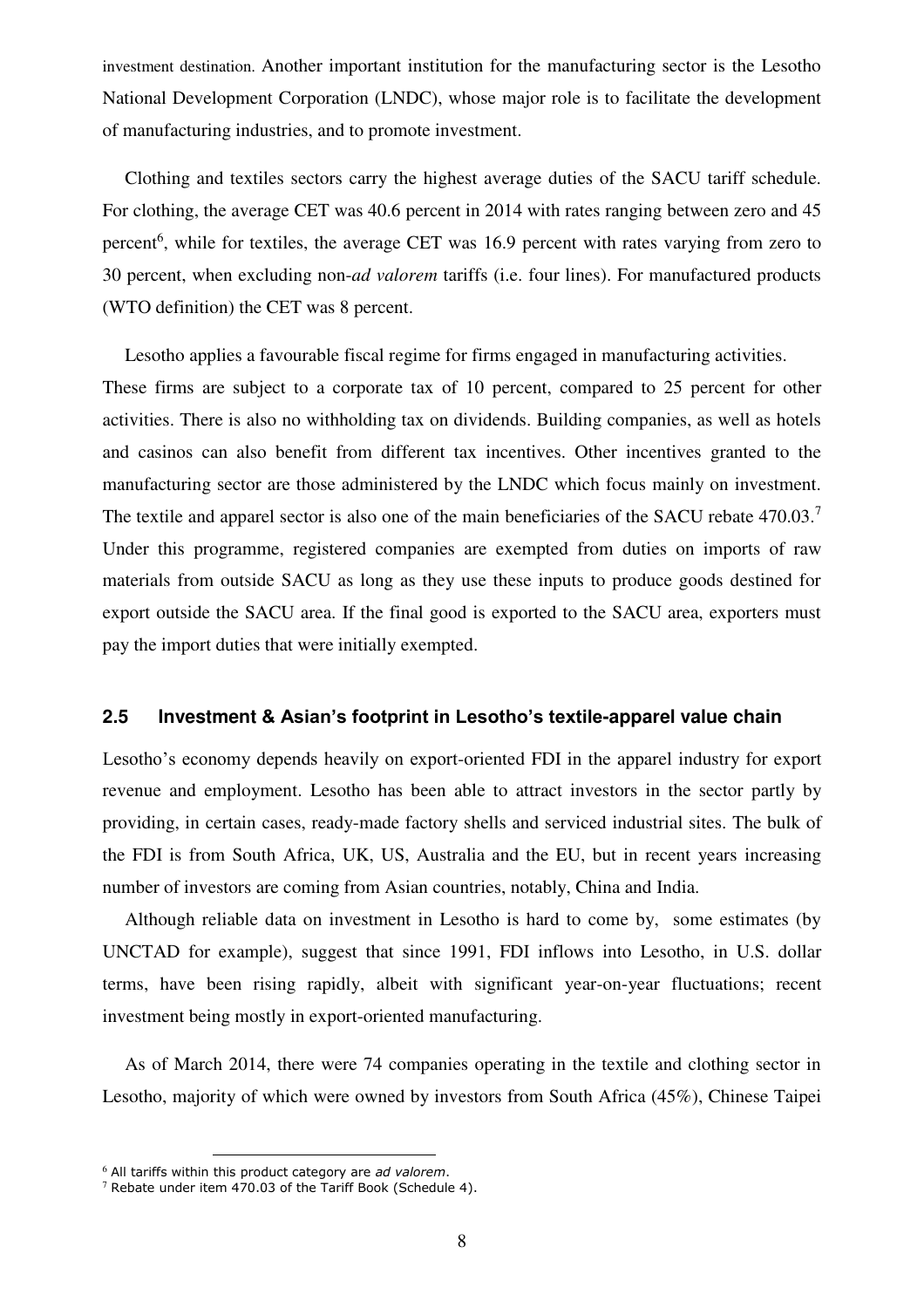$(34%)$  and China  $(4%)$ .<sup>8</sup> The Asian companies have succeeded to position themselves well in the textile-apparel value chain to take advantage of U.S. market concessions under the AGOA scheme. They have increasingly become integrated into American value chains. Meanwhile, companies owned by South Africans are attracted mainly by wage differentials and participate in regional value chains. Yet, Lesotho could take better advantage of its integration into value chains by diversifying into other products and markets and conducting tasks with a higher added value.

Asian companies are increasing their footprint in the whole cotton-textile-apparel value chain, in cotton acquisition and production. Increasing number of Asian traders are arriving in Lesotho and neighbouring countries where they engage directly in the plantation, purchase, and manufacturers.

# **3 The textile and apparel trade**

#### **3.1 T&C export intensity**

Lesotho's economy relies mainly on apparel industry, which account for 60 percent of total exports (Figure 3). With high export concentration, external vulnerability remains a problem. This challenge also applies to Mauritius and, to a certain extent to Madagascar as well.





<sup>8</sup> Information provided by the authorities.

l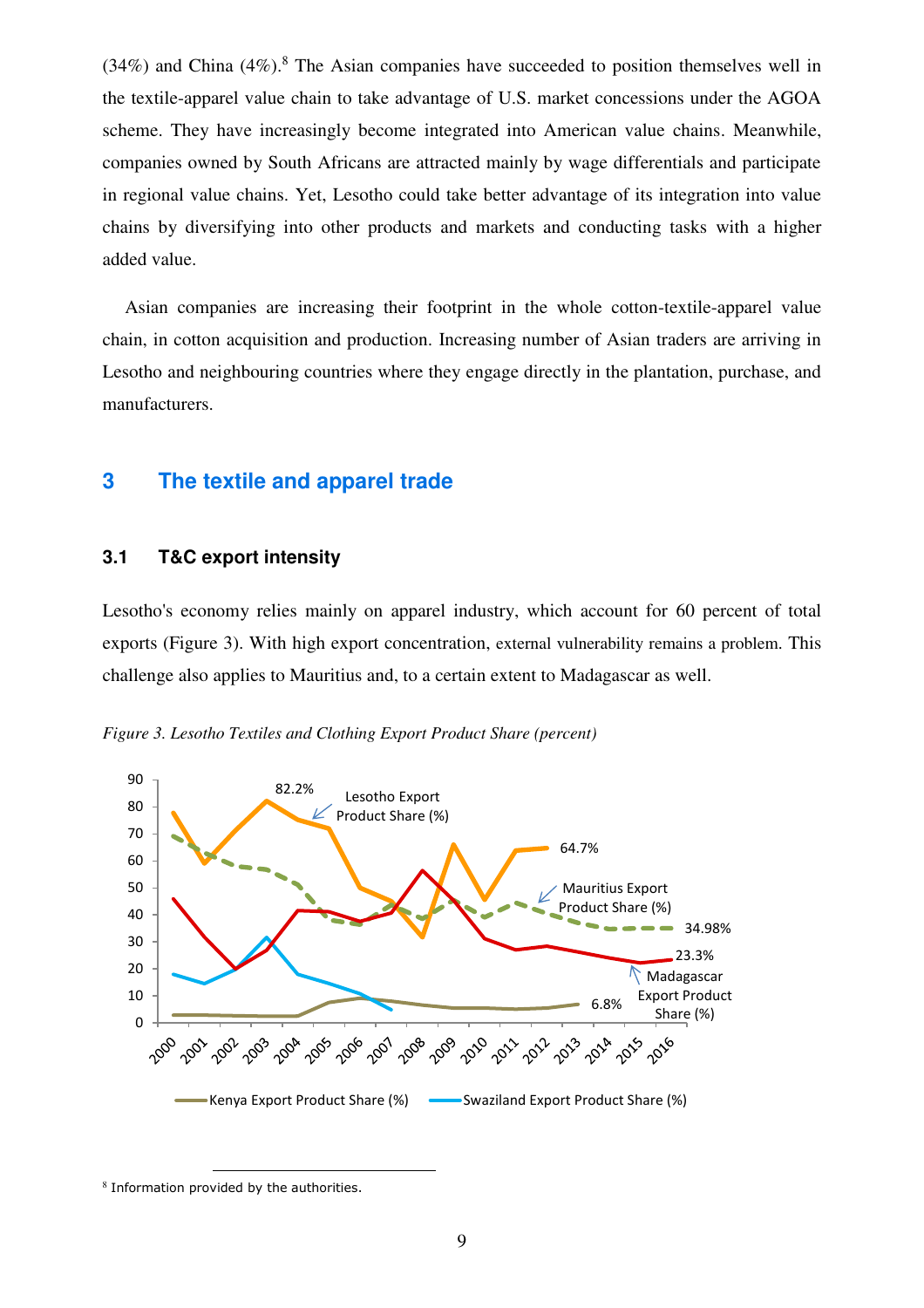The experience of the twentieth century and recent global economic crisis ( 2008– 2010) has shown that countries with economies dependent on revenues from a few primary commodity exports and foreign inflows are likely to suffer big swings of income through causes over which they frequently have little or no control (Ayoki, 2011). The high export concentration is compounded by a concentration of exports in a few export markets, especially the U.S and the EU. There is a pending job for Government particularly, to identify new areas of comparative advantage and to re-structure and diversify the economy and export base.

#### **3.2 Textiles & clothing exports and imports**

Figure 4 gives some indication of the evolving the trend in Lesotho textile and clothing trade. Over the last decade, textile and clothing export has been rather erratic. It suffered a sharp fall in the eve of the global economic and financial crisis in 2008 and 2009, exports declined, and tried to recover, aftermath of the crisis, but not yet fully until now when judged by the 2004 exports.



2000 2001 2002 2003 2004 2008 2009 2010 2011 2012

Figure 4. Evolution of Lesotho textile and clothing trade, 2000*–*2012 in million \$US

As mentioned already before, 2008 coincided with the phase out of the MFA restrictions which partly explain the decline, but the greater contributor to the 2008 decline is the fall in global demand triggered by the financial crisis. As the U.S. economy improved in 2011, a positive trajectory emerged, facilitated by the renewal of the AGOA third-country fabric provision in 2012 and the depreciation of the loti against the U.S. dollar in 2013. With the renewal of this provision, apparel goods produced in lesser developed AGOA beneficiary countries with yarn and fabric imported from abroad can continue to benefit from duty-free access to the U.S.

Source: World Bank WITS database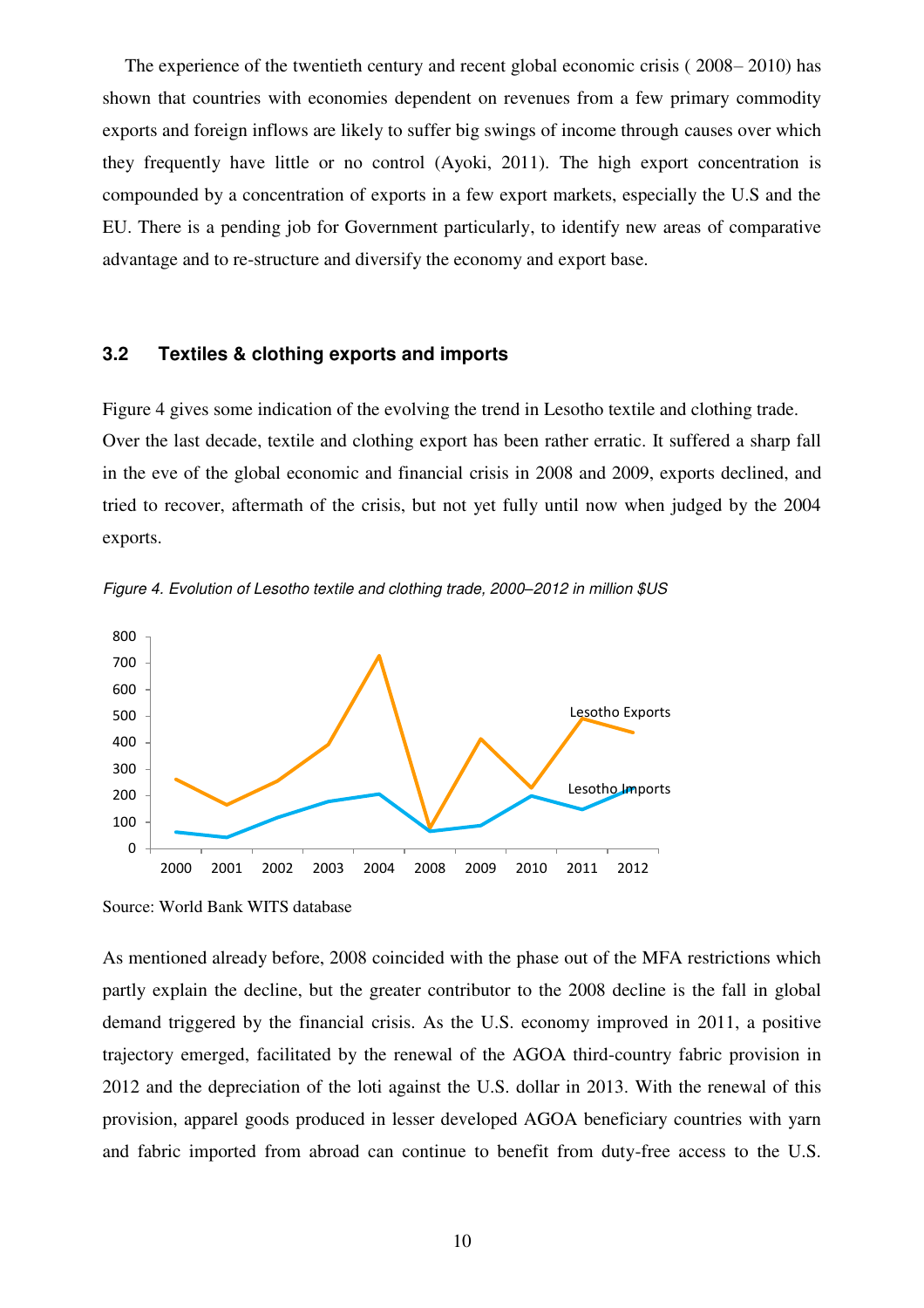market.<sup>9</sup> T&C imports have been subdued, but after 2008 it began to grow and if the trend continues it will soon overtake exports.

Figure 5 shows a significant and persistent year-on-year gap between Lesotho's share in world T&C exports and imports over the last two decades. In 2008, Lesotho accounted for 0.021 percent of world T&C exports and 0.063 percent of world T&C imports.



*Figure 5. Lesotho's shares in world textile and apparel exports and imports (percent)*

In 2009, these shares dropped to 0.018 percent for exports and 0.060 percent for imports, and stagnated around 0.029 percent for exports during 2013 and 2016 while rising for imports, reaching 0.083 percent in 2016. Although Lesotho's T&C exports exceed its imports in nominal terms (Figure 4), the country's share in world T&C imports far exceed its world share in T&C export (Figure 4) —meaning that at world stage, Lesotho is a more important importer of T&C than an exporter of the same (T&C).

# **4 T&C exports to the U.S and the EU**

#### **4.1 Recent trends, 2000–2016**

 $\overline{a}$ 

Lesotho's apparel exports remains concentrated in one market, the United States, and in very few products: jeans and knitted garments. During 2008-2016, on average 65 percent of textile and garment exports were destined for the U.S. market and almost all entered under the AGOA scheme. Other export markets for Lesotho apparel are Canada, Australia, Mexico, Mauritius and the European Union.

<sup>&</sup>lt;sup>9</sup> In June 2015, the AGOA programme (including the third-country fabric provision) was extended until 2025.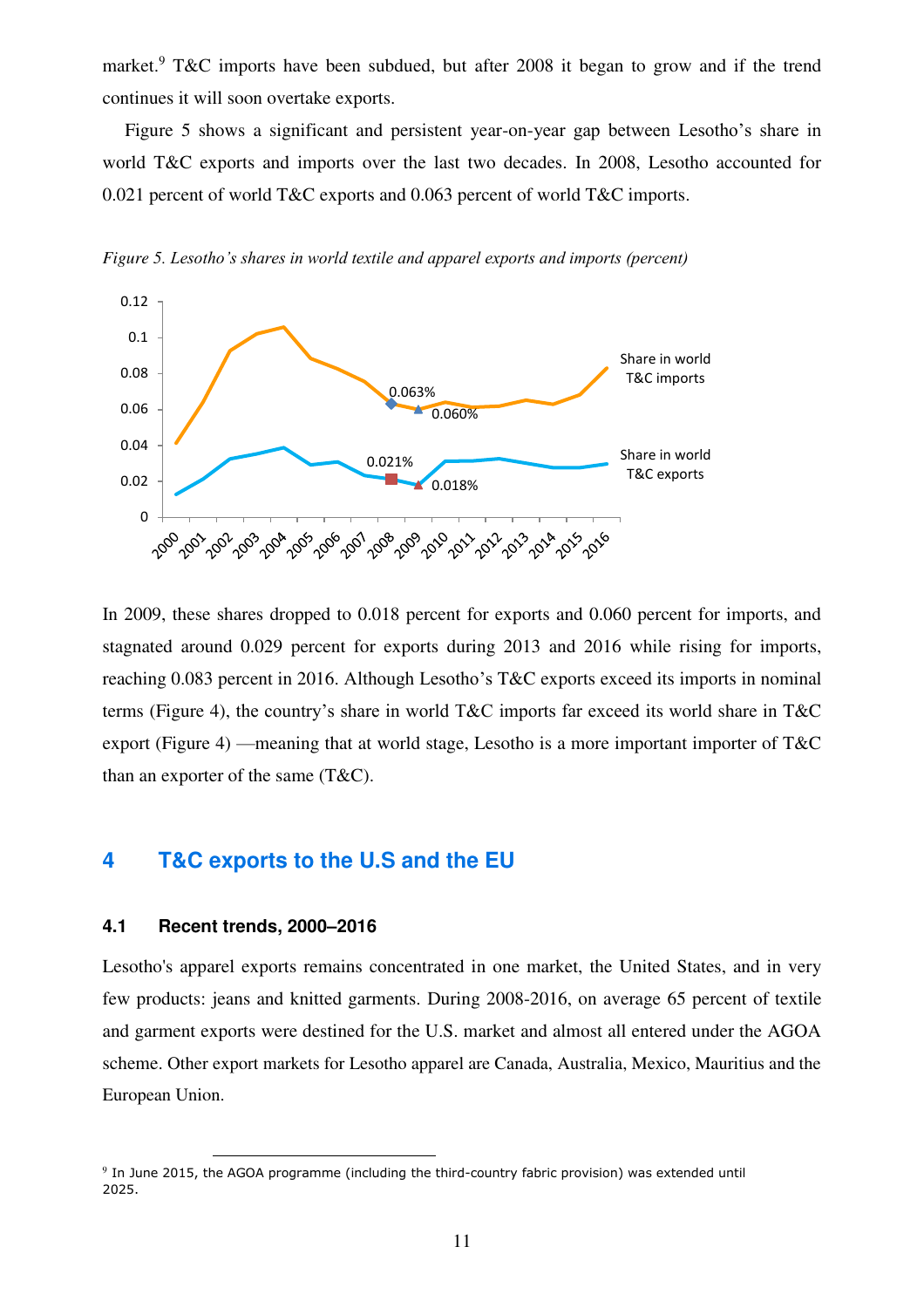Table 2 summarises recent trends in T&C exports to the U.S. (in value terms) by top-15 Sub-Saharan African (SSA) T&C exporters (Lesotho, Kenya, Mauritius, Madagascar, Swaziland, South Africa, Tanzania, Botswana, Ethiopia, etc.).

| Table 2. Top 15 sub-Saharan African exporters of textiles and clothing to US (US\$' 000) |           |           |           |           |           |           |  |
|------------------------------------------------------------------------------------------|-----------|-----------|-----------|-----------|-----------|-----------|--|
|                                                                                          | 1995      | 2000      | 2005      | 2010      | 2015      | 2016      |  |
| Lesotho                                                                                  |           | 146365.92 | 408337.98 | 293625.99 | 310412.35 | 304867.13 |  |
| Kenya                                                                                    | 40557.59  | 46921.64  | 286480.04 | 212267.49 | 381118.11 | 352218.08 |  |
| Mauritius                                                                                | 201844    | 259609    | 175787.13 | 127105.49 | 221933.63 | 203340.45 |  |
| Madagascar                                                                               | 7475.2    | 115429.39 | 293757.75 | 58139.23  | 54429.66  | 108345.99 |  |
| South Africa                                                                             | 164868.09 | 187000.1  | 107985.72 | 23786.08  | 26942.7   | 25108.16  |  |
| Swaziland                                                                                |           | 33407.42  | 168769.77 | 97887.4   | 2807.2    | 1067.87   |  |
| Tanzania                                                                                 | 6084.74   | 253.87    | 4437.83   | 2159.59   | 27999.56  | 37883.39  |  |
| <b>Botswana</b>                                                                          |           | 9028.59   | 31459.14  | 12209.52  | 8685.86   | 4981.05   |  |
| Ethiopia(excl. Eritrea)                                                                  | 971.4     | 30.98     | 3829.68   | 7113.17   | 18799.72  | 34457.11  |  |
| Namibia                                                                                  |           | 196.09    | 56050.93  | 47.06     | 230       | 122.43    |  |
| Malawi                                                                                   | 2509.89   | 7653.83   | 24018.24  | 10728.07  | 6437.02   | 1603.53   |  |
| Zimbabwe                                                                                 | 15484.16  | 21574.02  | 3086.21   | 87.37     | 130.48    | 99.08     |  |
| Ghana                                                                                    | 3216.37   | 718.84    | 5749.01   | 1071.03   | 9620.28   | 6631.52   |  |
| Cameroon                                                                                 | 826.72    | 2769.28   | 407.24    | 749.97    | 1003.44   | 342.41    |  |
| Uganda                                                                                   |           | 5.07      | 5143.94   | 461.64    | 73.47     | 78.62     |  |

World Bank, WITS

T&C exports to the U.S. from the top-15 SSA suppliers are marked by significant volatility. Between 2000 and 2005, exports fell for Mauritius, South Africa, Zimbabwe, and Cameroon. In 2005, aftermath of the scheduled phase-out of the MFA restrictions, all the 15 countries, except Tanzania, Botswana, Ethiopia, Cameroon and Uganda suffered a reduction in their T&C exports to the U.S. In 2006, only 2 of the 15 countries (Ethiopia and Ghana), and in 2009, a year after eventual phase out of the MFA restrictions, only two countries (Mauritius, Cameroon) increased their T&C exports to the U.S. Lesotho suffered a decline in its T&C exports to U.S. market for 5 consecutive years (2005–2009) and intermittent growth since 2010. Swaziland's T&C exports to the U.S. declined for eleven years in a row (it is only in 2014 when it realised some marginal growth, which was reversed by loss of AGOA preference).

Figure 6 shows the evolution of the T&C exports to the United States between 2000 and 2016 for the top-African exporters.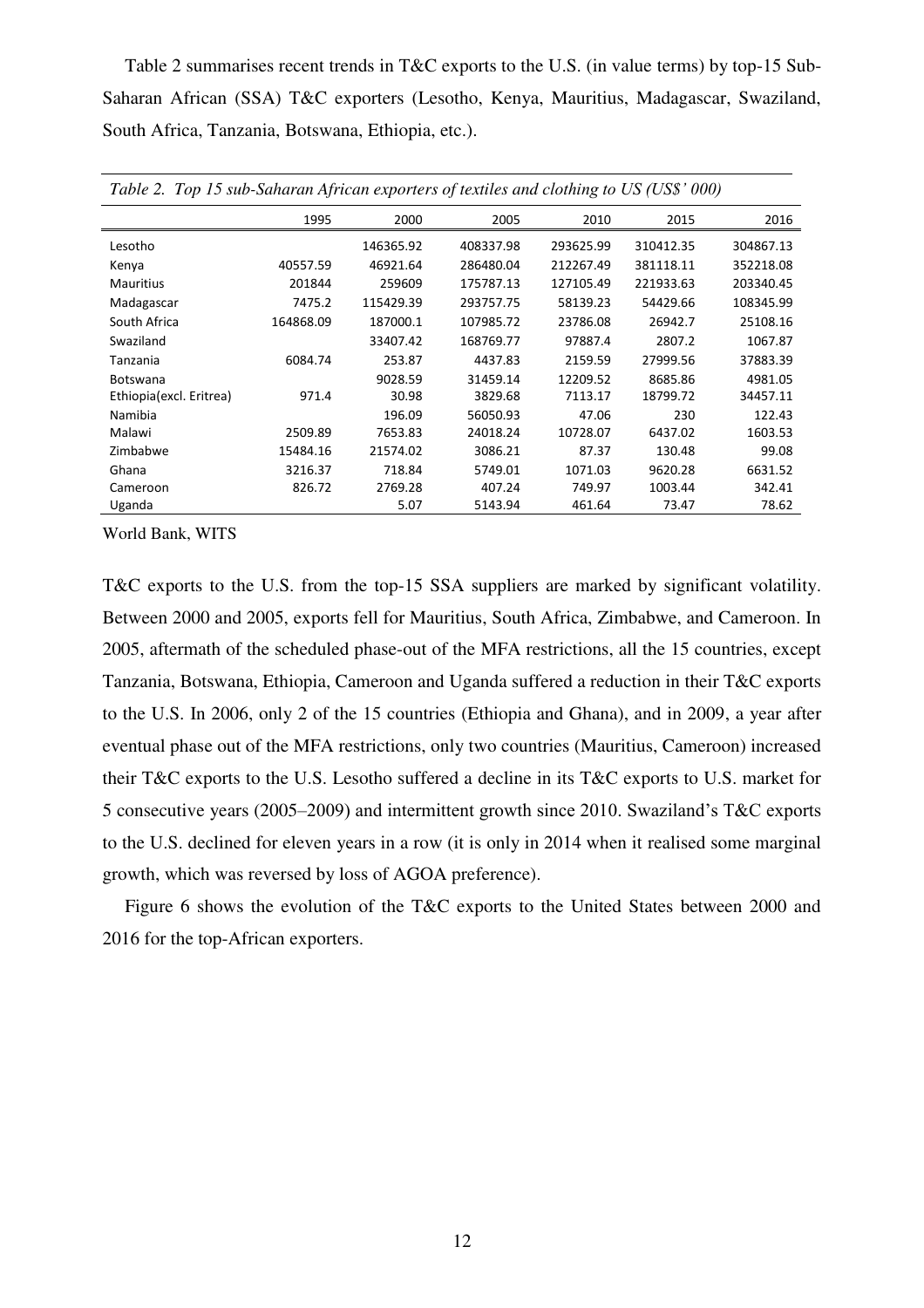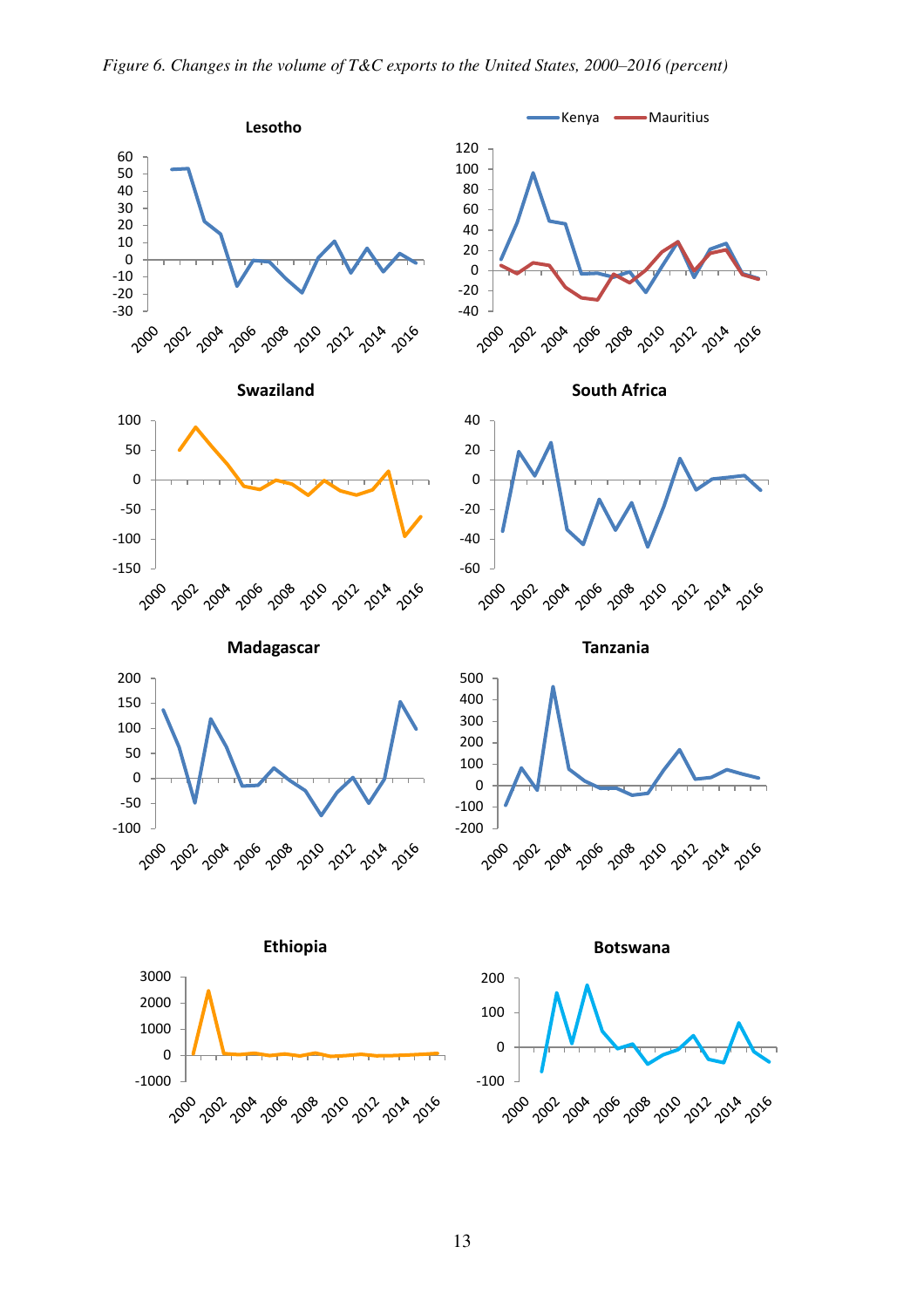

All the top-15 countries, except Swaziland, are eligible for trade preferences under the U.S. African Growth and Opportunity Act (AGOA) initiative, which has since been renewed three times. In June 2015, the Trade Preferences Extension Act of 2015 simultaneously extended the GSP programme until 31 December 2017 and AGOA until 30 September 2025. Eligible countries qualify for duty-free and quota-free access to the U.S. market for a range of products, including selected agricultural and textile products (except for "wearing apparel"). To be eligible for AGOA benefits, a number of conditions are laid out, including proven progress in establishing a market-based economy; commitment and action in developing political pluralism and the rule of law; eliminating discriminatory barriers to U.S. trade and investment; adequate protection of intellectual property; combating corruption; and protecting human rights, e.g. those specifically related to labour, particularly the abolition of certain child labour practices. Swaziland's eligibility was terminated in 2014, due to issues related to worker rights. As a result, Swaziland's apparel exports to the U.S fell by 97.1 percent in 2015.

The Africa Investment Incentive Act of 2006, AGOA IV, which amended the textile and apparel provisions of the AGOA, provides duty-free and quota-free treatment for eligible apparel articles made in qualifying Sub-Saharan African countries. To export apparel (and certain textile items) to the United States under the AGOA, countries must implement a "visa system" to ensure compliance with the required rules of origin. Sub-Saharan African countries may use non-U.S. fabric and yarn in apparel wholly assembled in their countries and still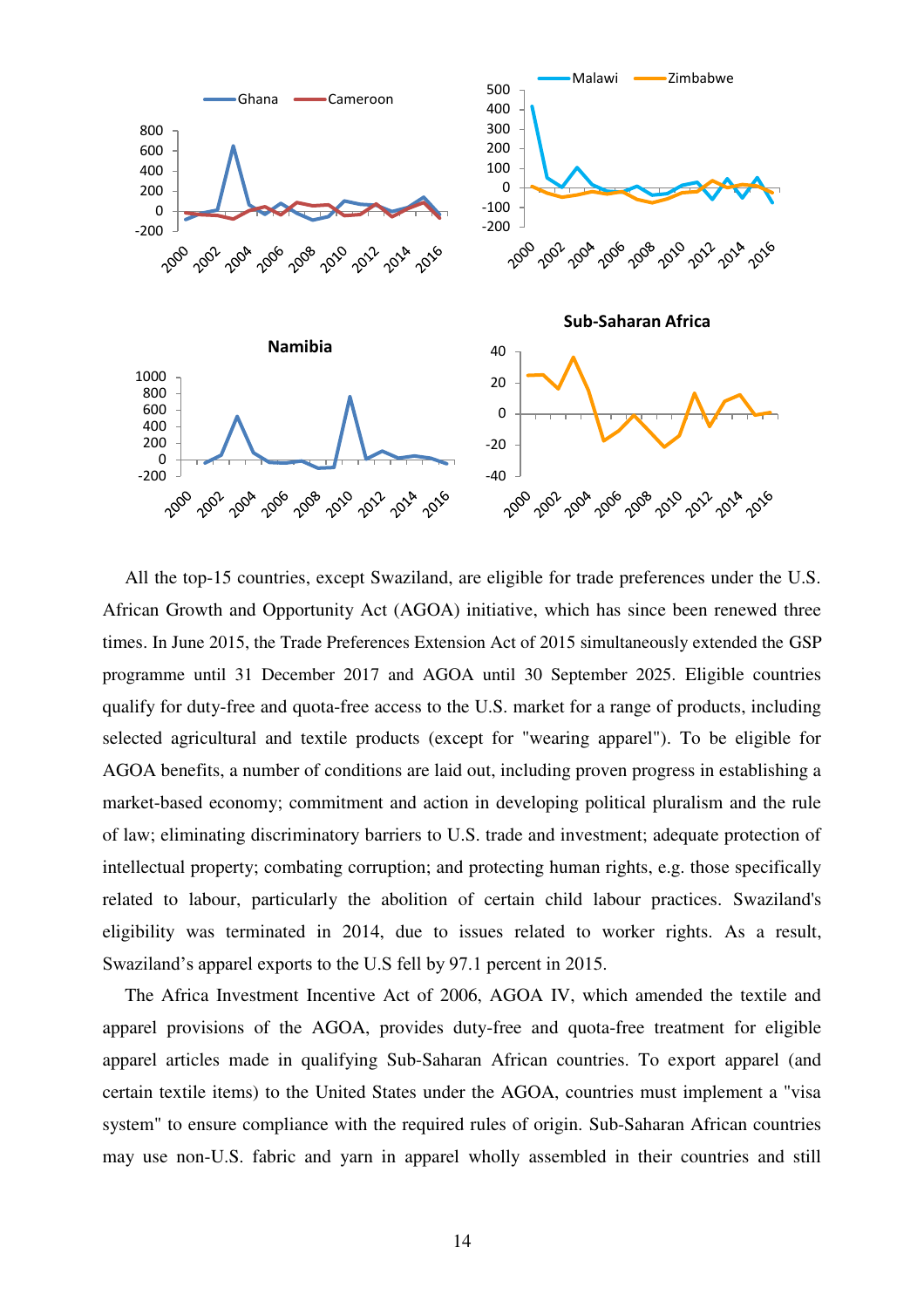qualify for duty- and quota-free treatment. AGOA IV continues to grant "lesser developed beneficiary" country status to Botswana, Lesotho, and Namibia, qualifying them for the Special Rule.

As Table 3 shows T&C export to United States is very concentrated on a few countries: Lesotho, Kenya, Mauritius, Madagascar and South Africa, which account for over 90 percent of Sub-Saharan Africa T&C exports to the United States as a group.

| (percentage share)      |       |       |       |       |       |       |
|-------------------------|-------|-------|-------|-------|-------|-------|
|                         | 1995  | 2000  | 2005  | 2010  | 2015  | 2016  |
| Lesotho                 |       | 17.53 | 25.81 | 34.56 | 28.94 | 28.14 |
| Kenya                   | 8.97  | 5.62  | 18.11 | 24.98 | 35.53 | 32.51 |
| <b>Mauritius</b>        | 44.65 | 31.09 | 11.11 | 14.96 | 20.69 | 18.77 |
| Madagascar              | 1.65  | 13.82 | 18.57 | 6.84  | 5.07  | 10.00 |
| South Africa            | 1.65  | 13.82 | 18.57 | 6.84  | 5.07  | 10.00 |
| Swaziland               | 0.00  | 4.00  | 10.67 | 11.52 | 0.26  | 0.10  |
| Tanzania                | 1.35  | 0.03  | 0.28  | 0.25  | 2.61  | 3.50  |
| <b>Botswana</b>         | 0.00  | 1.08  | 1.99  | 1.44  | 0.81  | 0.46  |
| Ethiopia(excl. Eritrea) | 0.21  | 0.00  | 0.24  | 0.84  | 1.75  | 3.18  |
| Namibia                 | 0.00  | 0.02  | 3.54  | 0.01  | 0.02  | 0.01  |
| Malawi                  | 0.56  | 0.92  | 1.52  | 1.26  | 0.60  | 0.15  |
| Zimbabwe                | 3.43  | 2.58  | 0.20  | 0.01  | 0.01  | 0.01  |
| Ghana                   | 0.71  | 0.09  | 0.36  | 0.13  | 0.90  | 0.61  |
| Cameroon                | 0.18  | 0.33  | 0.03  | 0.09  | 0.09  | 0.03  |
| Uganda                  | 0.00  | 0.00  | 0.33  | 0.05  | 0.01  | 0.01  |

Table 3. Participation in the Sub-Saharan's T&C export to the United States, 1995 – 2016

Source: World Bank WITS database.

Most of these countries have well established textile and apparel industries. Lesotho and Swaziland have apparel-making clusters that consist of predominantly foreign investors; the same with South Africa and Botswana, and other SSA African countries. In South Africa, for example, we have over 1,000 apparel manufacturers, mostly white and Indian immigrants and investors from mainland China and Taiwan. In Botswana, most of the apparel factories found in industrial areas in Gaborone and Francistown are owned by investors from China, India, and Mauritius. The decline of their apparel exports (Figure 5) is partly caused by the influx of Asian imports into their domestic markets.

| Table 4. Growth of SSA clothing and textile exports, 2000–2004 |                    |                 |                                       |                                          |  |  |  |  |
|----------------------------------------------------------------|--------------------|-----------------|---------------------------------------|------------------------------------------|--|--|--|--|
|                                                                | 2000-2005          | 2000-2005       | 2000-2005                             | 2006                                     |  |  |  |  |
| Country                                                        | Exports \$<br>000' | US share<br>(%) | AGOA as share of<br>exports to US (%) | AGOA as share of exports<br>to US $(% )$ |  |  |  |  |
| Kenya                                                          | 199.000            | 94.12           | 93.34                                 | 97.50                                    |  |  |  |  |
| Lesotho                                                        | 345333.3           | 96.43           | 90.30                                 | 99.40                                    |  |  |  |  |
| Madagascar                                                     | 635166.67          | 32.73           | 85.34                                 | 96.00                                    |  |  |  |  |
| Mauritius                                                      | 1564666.67         | 16.08           | 51.86                                 | 92.10                                    |  |  |  |  |
| South Africa                                                   | 835333.33          | 37.92           | 48.82                                 | 53.10                                    |  |  |  |  |
| Swaziland                                                      | 133000.00          | 94.28           | 77.40                                 | 99.50                                    |  |  |  |  |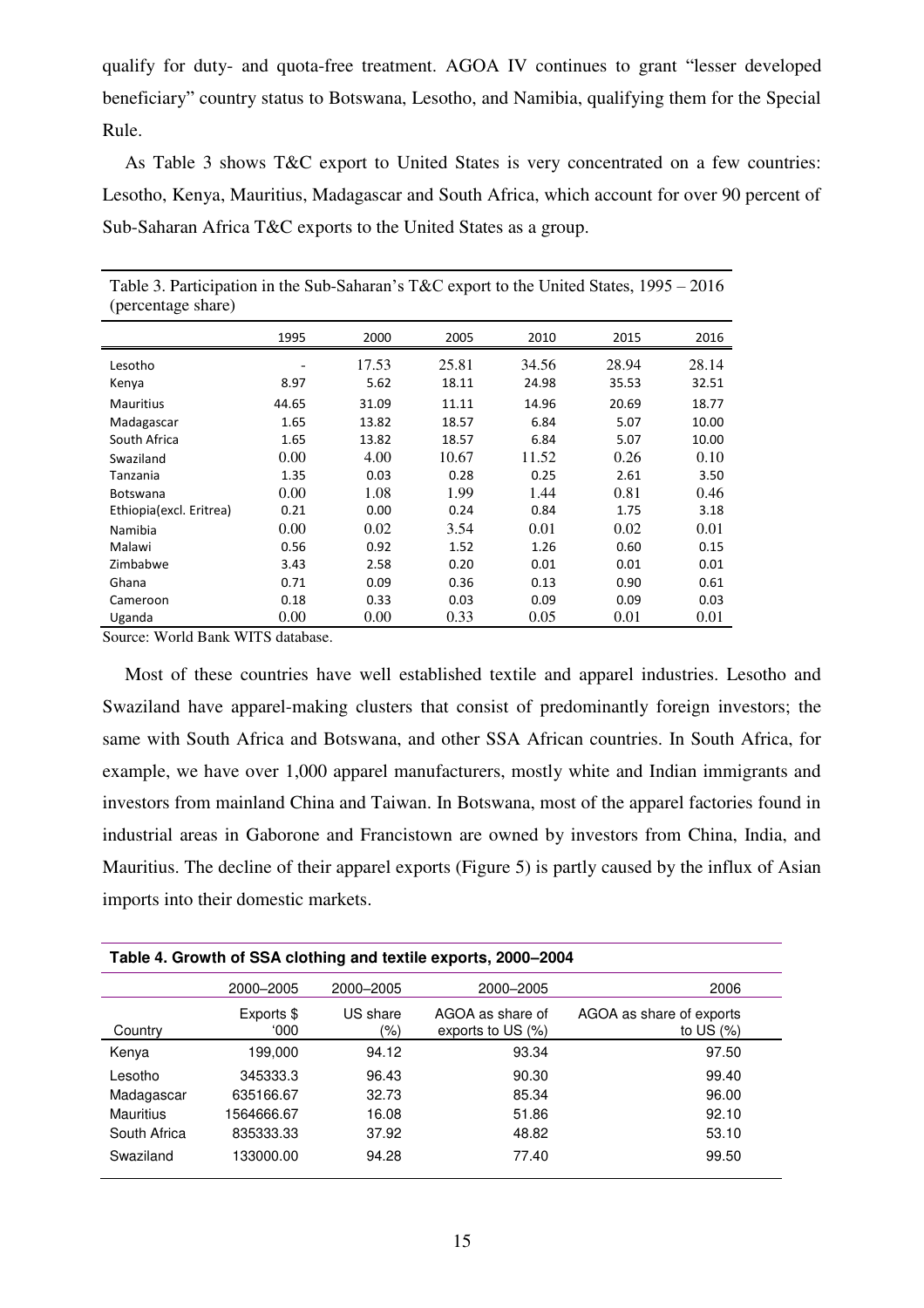#### **4.2 The China factor and global competition**

Traditionally, the Asian developing countries especially the Asian Tigers have dominated global T&C exports. In the run up to the scheduled date for MFA phase out, there were concerns that because textile products from Asian countries are no longer limited by the quota system in the export destination markets, their low price would allow them to quickly grab a large portion of Africa's export market in the United States and Europe. Consequently, textile and apparel exports from Africa to the U.S. market would fall, and a large number of factories could close down.

While T&C exports from African countries declined in aftermath of the MFA phase out, we find no evidence to suggest that the T&C exports (from Africa to the main industrialised markets particularly the U.S. and the EU) fell as result of competition from textiles products from Asian countries. There are indications that imports from Asian countries to African countries grew substantially after liberalisation of T&C trade; the influx of Asian T&C imports into African domestic markets, appears to be the worse threat to the existence of the textile industries in Africa.

The East Asia and Pacific countries accounted for more than half of the U.S T&C imports when the MFA quota restrictions were still in place and accounted for the same rate after MFA phase out. So, to assume that Asian products displaced African products may be unfounded. Between 1995 and 2016, the East Asia and Pacific countries' share in the U.S' T&C import basket grew by 15 percentage points, from 42.76 percent in 1995 to 57.42 percent in 2016. Between the scheduled dates of elimination of MFA restrictions (December 2004) and actual phase out of MFA restrictions in 2008, East Asia and Pacific's T&C exports to the US rose by 14.3 percentage points, from 42.7 percent in 2004 to 57 percent in 2009.

Since the complete elimination of MFA quotas and other restrictions in December 2008, the share of East Asia and Pacific countries in the U.S' T&C import basket has grown at an annual average of less than one-tenth of a percentage point (0.06 ppt.) over the last seven years (2009– 2016) compared with average growth of 2.5 percentage points per annum over the seven years period prior to MFA phase out (2002–2008). In fact, the region's annual share in the U.S' T&C import has stagnated around 57.6 percent since 2011. Between 2005, the scheduled year of elimination of MFN restriction and 2008, when the restrictions were eventually eliminated, South Asia's share in the U.S' T&C import basket grew by 2.2 percentage points, from 12.1 percent in 2004 to 14.3 percent in 208. A year later, in 2009, South Asia increased its share in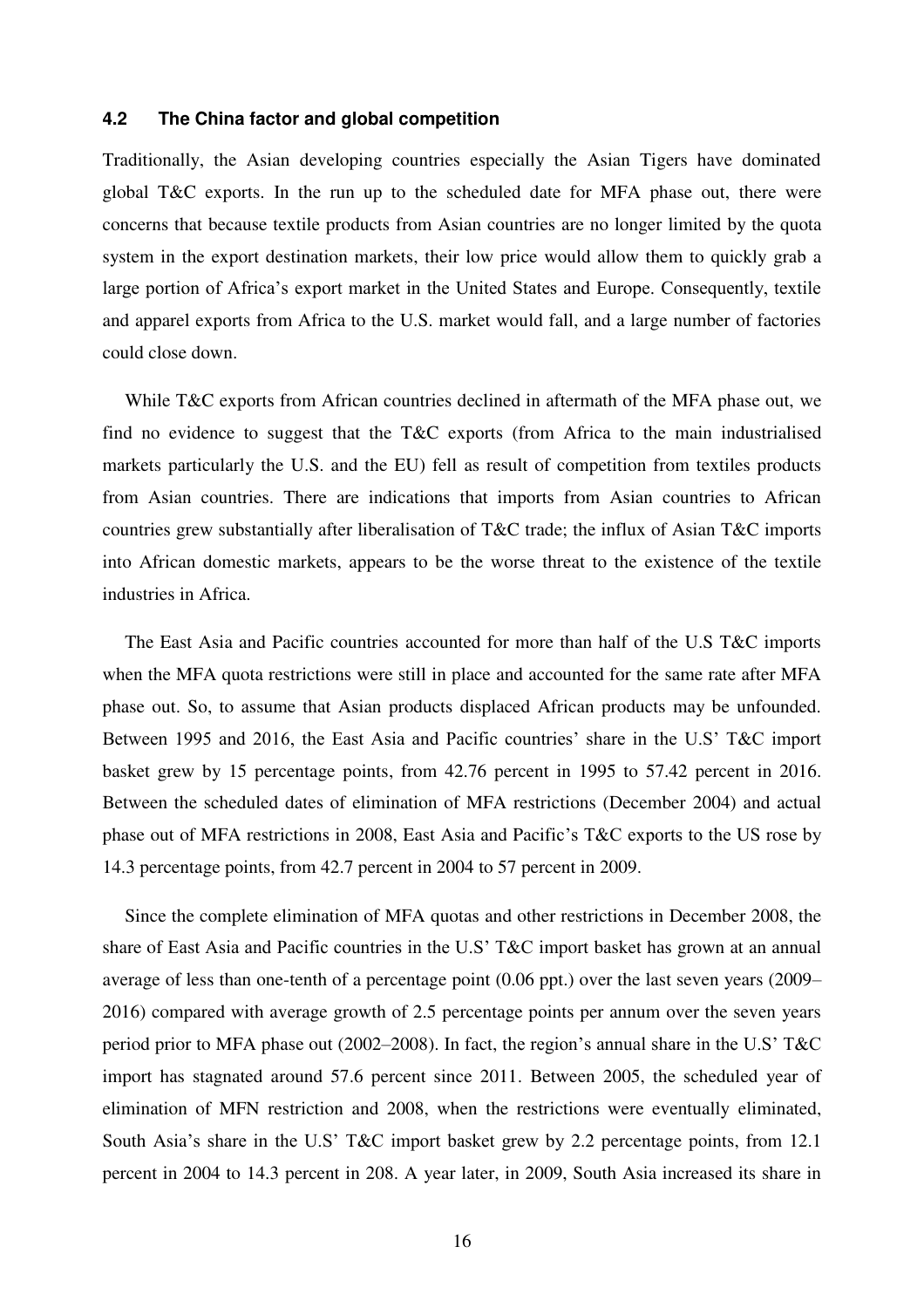the U.S' T&C import basket by 0.7 percentage points and thereafter, at an average of one-fifth of a percentage point per annum (twice the growth in East Asia & Pacific during the same period) compared to 0.32 percentage point growth per annum achieved over the last seven years preceding the MFA phase out.

China is the biggest T&C exporter to the U.S (account for the bulk of East Asia and Pacific exports). However , but the ability of China to expand its clothing and textile exports to the United States in the initial years of the end of ATC faced some constraints. The terms of China's accession to WTO, permit the United States and other WTO members to impose safeguard measures on Chinese clothing and textiles exports if they were prove "disruptive" to the domestic U.S. clothing and textile markets. The United States imposed safeguard measures in 2004 and 2005, and negotiated a "memorandum of understanding" with China that continued quotas on selected items until 2008, initially.

As results suggest, the removal of MFA restrictions was followed by year-on-year reductions in growth of Asia's T&C exports to the U.S. That largely rules out global competition from Asia as the major cause of the decline of Africa's T&C exports to the U.S. The scenarios for Latin America and the Caribbean, as well as Europe and Central Asia and North America as illustrated in Figure 7, also rules out competition from these regions because their share in U.S. T&C imports declined, following MFA phase out in 2008. Other factor(s) other than global competition explain Africa's T&C exports performance.



*Figure 7. Share in US textiles and apparel imports (PERCENT)* 

Notes: East Asia & Pacific region includes *Cambodia*, *China*, *Fiji*, *Indonesia*, *Kiribati*, *Korea*, the People's Democratic Republic of Lao (*Lao PDR*), *Malaysia*, *Marshall Islands*, FS Micronesia,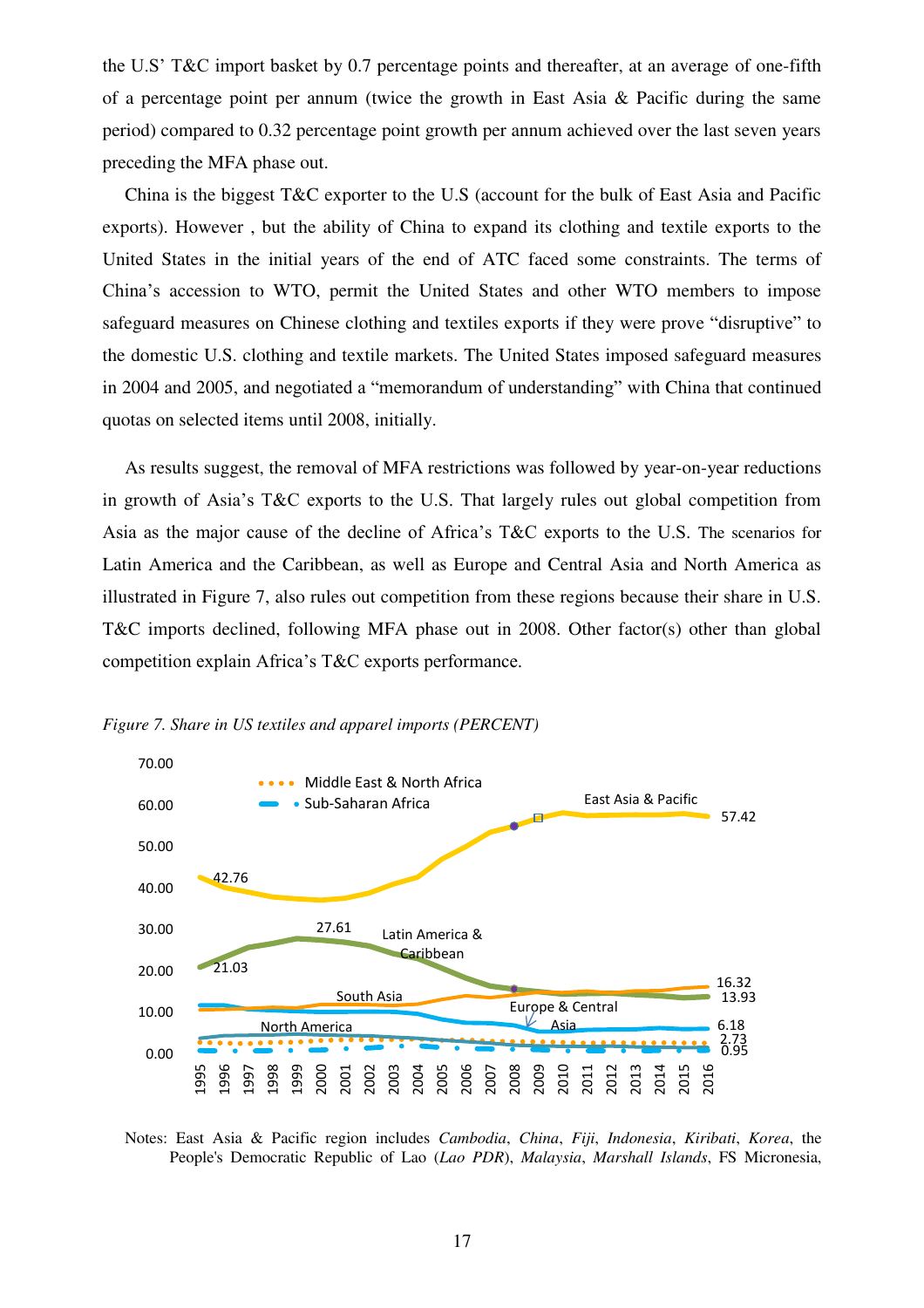*Mongolia*, *Palau*, *Papua New Guinea*, the *Philippines*, *Samoa*, *Solomon Islands*, *Thailand*, *Timor-Leste*, *Tonga*, *Vanuatu*, and *Vietnam*. Source: World Bank database - WITS

In the immediate aftermath of MFA phase out, T&C exports to U.S. decline for all the exporting regions. Sub-Saharan Africa's T&C exports to U.S. declined by 21.2 percent (US\$ 0.3 billion) in 2009 as the overall U.S. T&C imports declined by 13.7 percent (US\$ 13.76 billion), East Asia & Pacific by 10.7 and South Asia by 9.5 percent. Over the last eight years of liberalized T&C sector (2008 – 2016), the share of Sub-Saharan Africa in the US' T&C imports basket declined from 1.25 percent in 2008 to 0.95 percent in 2016. While the decline in growth of South Asia's share in the US T&C import basket reflects the decline in the dependency of South Asia on T&C exports, the decline in the Sub-Saharan Africa's market share in the US T&C imports has no discernable impact on the region's export diversification.

Between 2003 and 2016, the share of the T&C sector in the South Asia's total export basket declined by 17 percentage points, from 35.1 percent in 2003 to 18.12 percent in 2016. As illustrated in Figure 8, there has been a general slow-down in the flow of exports (T&C) to the U.S. for all major exporters from Asia.

*Figure 8. Growth in T&C exports to the U.S. from selected Asian countries, 2000–2016 (%)* 

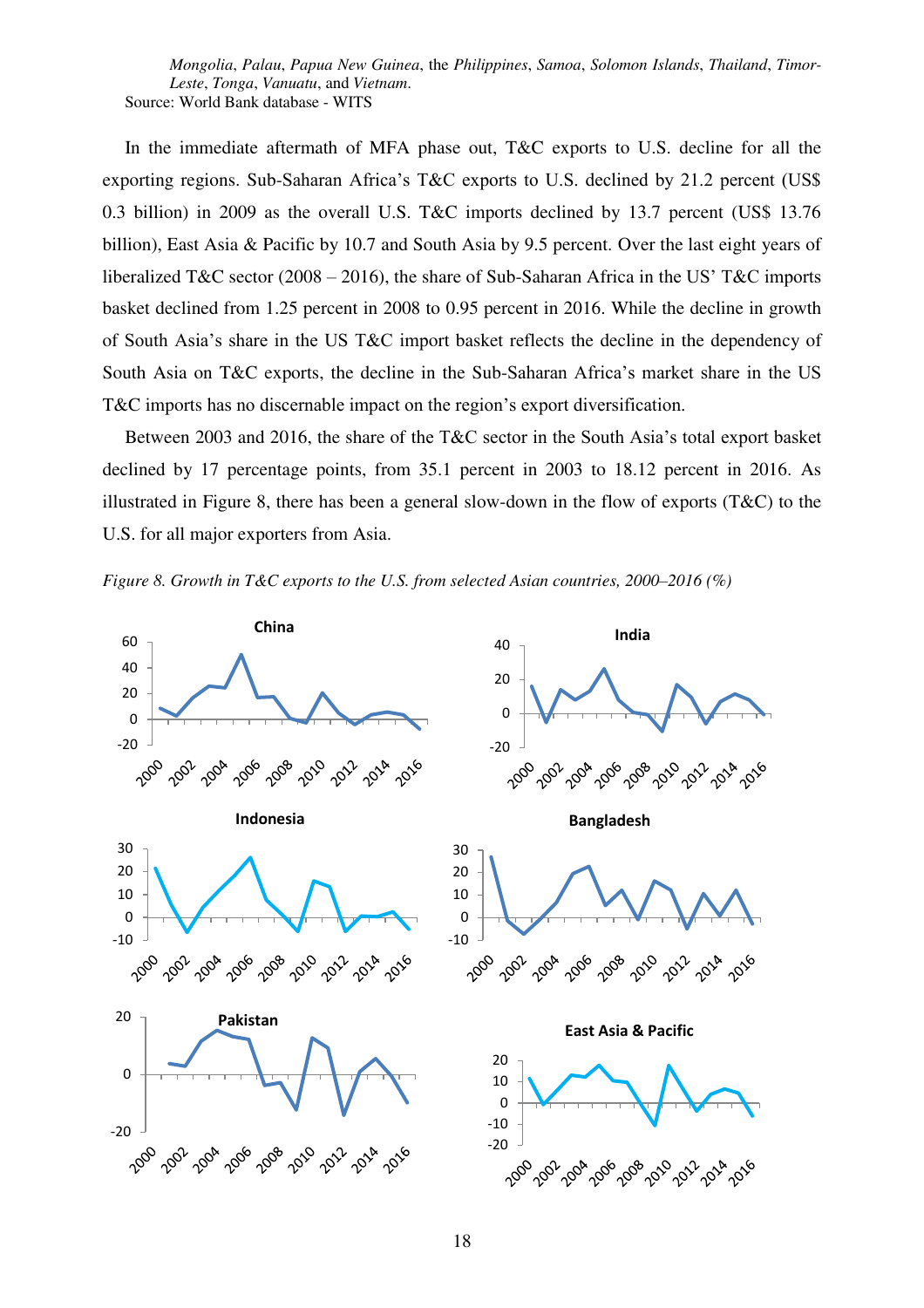Source: World Bank WITS database

The T&C sector in Lesotho faces a worse threat from cheap imports from China and other Asian countries. In 2005, Trade unions in South Africa, Zimbabwe, Mozambique, Lesotho, Swaziland, and Zambia issued a joint statement to say that the textile and apparel industries in their respective countries were facing a huge challenge from the Chinese, and warned that African continent risked "falling into a colonial style relationship with China.10 In Figure 9, it is easy to see that SSA textiles and clothing imports far exceed her exports; in 2016, imports almost doubled exports.



*Figure 9. Sub-Saharan Africa's T&C exports and imports, 1990–2016* 

Nearly none of the African countries apply (negotiate) Voluntary Export Restraint (VER) to protect their domestic industries. A resemblance of this measure was tried in South Africa. China tried to limit the amount of textiles it exported to South Africa in 2006 to protect local manufacturers from being completely overwhelmed by Chinese imports, but this policy stopped in 2009 because of its ineffectiveness. During the period that Chinese imports were limited, other Asian investors took the advantage to increase their presence in the South African market, grabbing market shares from local manufacturers.

As Figure 10 illustrates the volume of Sub-Saharan Africa T&C imports from China more than double SSA exports, and is expanding exponentially.

 $\overline{a}$ 

<sup>10</sup> See Tang Xiaoyang (2014)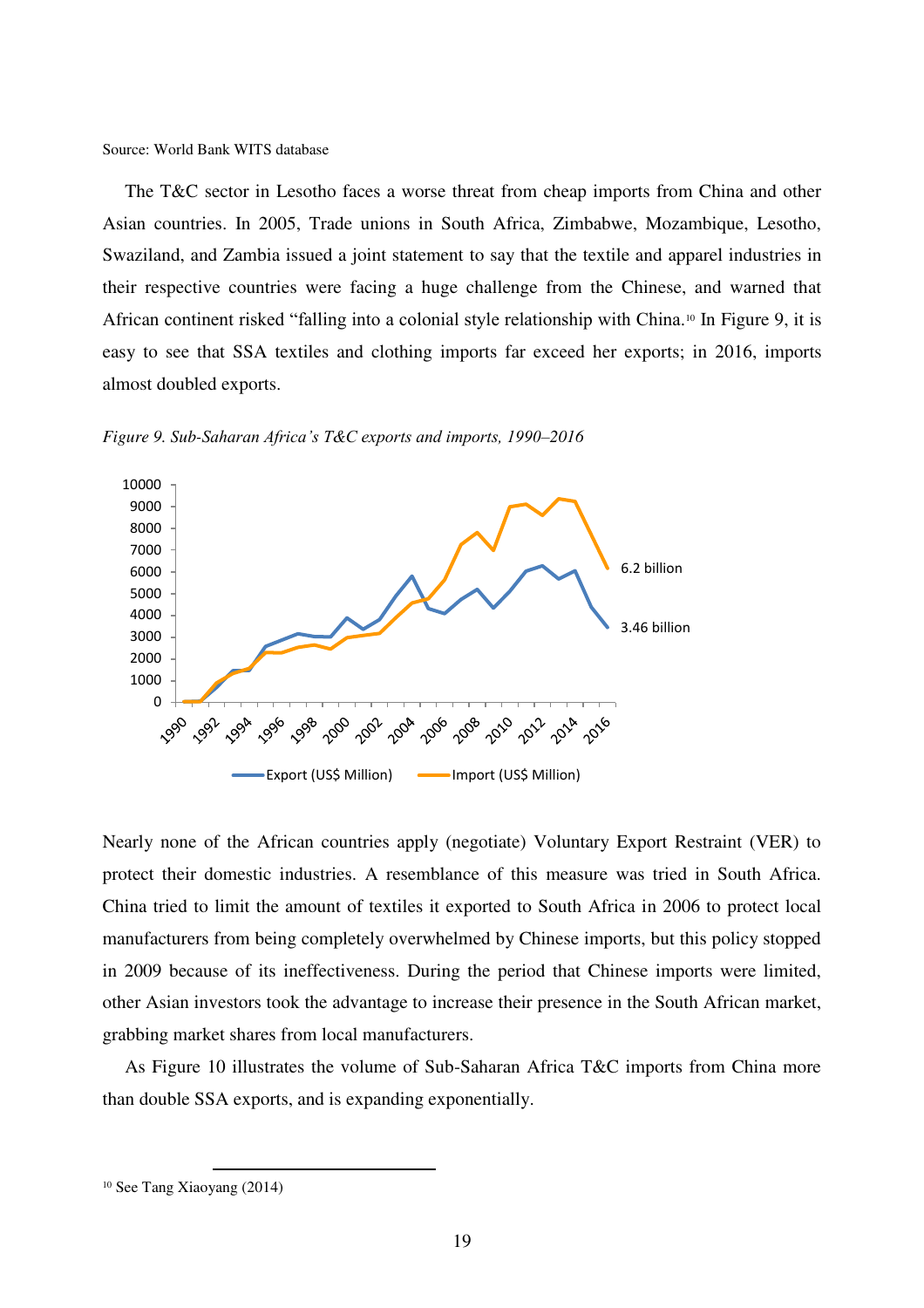

#### **Figure 10. Sub-Saharan Africa's global exports of T&C and T&C imports from China**

Why local apparel factories have managed to survive in some countries as Tang Xiaoyang (2014) found out is because most of them specialize in segments that require fast response and small quantity, such as fast fashion, uniforms, and work wear, which the Asian firms cannot be able to provide. An as has been established, even in those countries with little apparel industry remaining, like Zambia, several local companies are still producing clothing for mining companies or uniforms for schools. This provides good lesson for African industries and policy makers.

# **5 Conclusions and implications for policy**

This paper examines the textile and clothing (T&C) industry in Lesotho to ascertain the initial effects of the end of quotas and other restrictions on global trade in textile and clothing. Many people had predicted that because textile products from Asian countries are no longer limited by the quota system in the export destination markets, their low price would help them to quickly grab a large portion of Africa's export market in the United States and Europe. Consequently, textile and apparel exports from Africa to the U.S. market would fall, and a large number of factories could close down. Results show a dramatic decline in Lesotho's T&C exports, both in value terms and export share in major markets in industrialised countries: the U.S. and the EU in the aftermath of the Agreement on Textile (ATC) phase–out. However, the decline in export for Lesotho and Sub-Saharan African countries as a group has not been accompanied by simultaneous or rapid shift of increasing T&C exports by Asian developing countries, who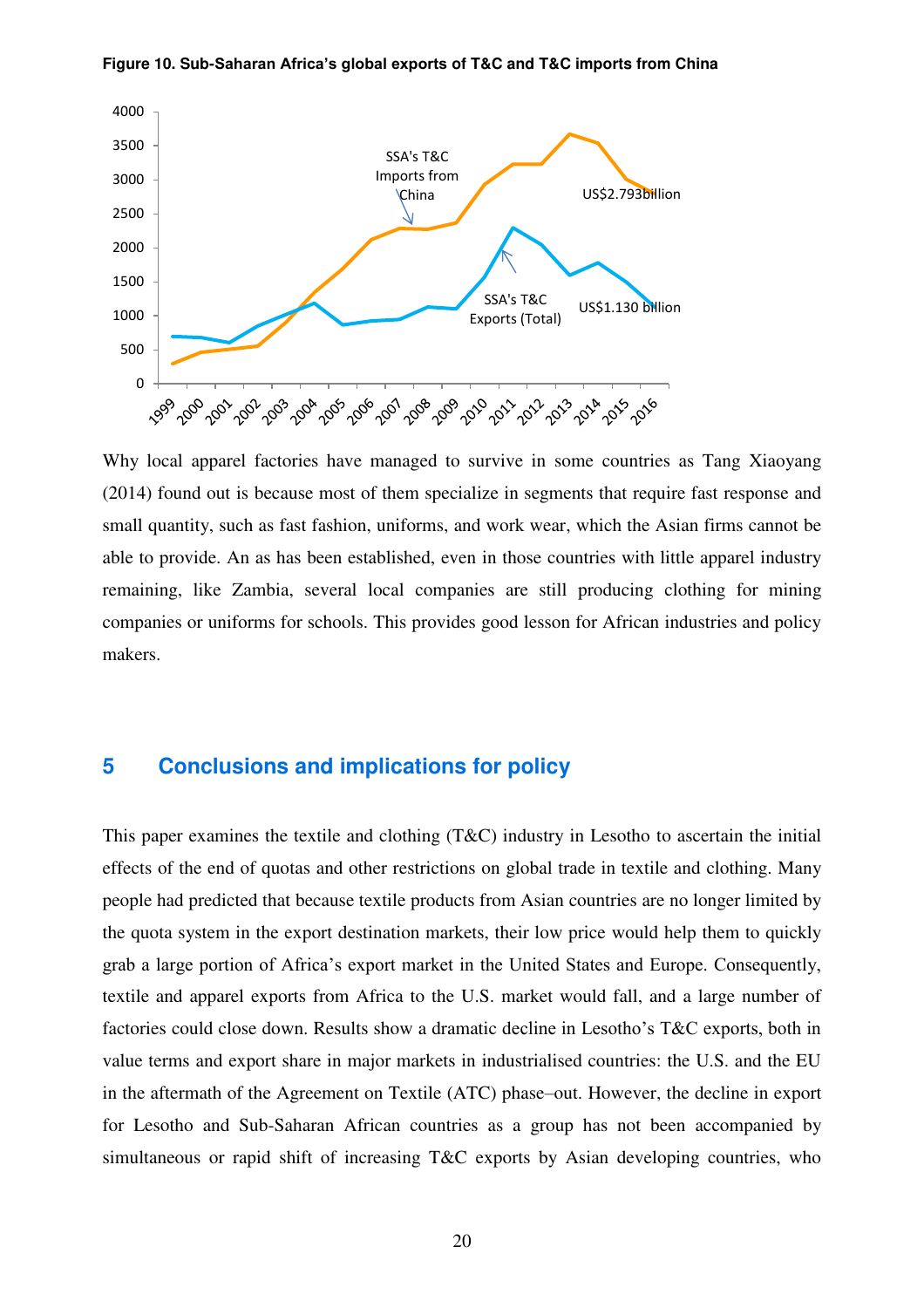continue to export post-ATC at about the same levels of textile and clothing that they did before ATC phase out. While T&C exports from Lesotho and other African countries continue to decline, post-ATC, it is unclear if the end of the ATC quotas has been the main cause of that decline. Results do not provide clear evidence that the termination of the ATC has been a major contributing factor to the decline of Lesotho's and Africa's T&C exports. Instead, we find evidence of simultaneous and rapid shift of increasing T&C exports from China to Lesotho and other African markets. Compared with potential challenge from end of ATC quota, the influx of Chinese products imposes greater danger to the textile and clothing sector in Lesotho and the rest of Africa. Further to these, the utilisation of safeguard mechanisms by the U.S. and the continued option to maintain tariffs and other non-tariff barriers means that the end of ATC did not fully bring about "free trade" for clothing and textiles. These results raise important policy issues that could be considered in the ongoing negotiations on rules: trade remedies, particularly those dealing with safeguard and countervailing measures.

# **References**

Ayoki, Milton, 2011. "Small is beautiful but vulnerable: the Swazi economy aftermath of the global financial crisis," MPRA Paper 81504, University Library of Munich, Germany, revised Dec 2016.

Ayoki, Milton, 2011. "Swaziland's Fiscal Policy: The Choices Ahead," MPRA Paper 82058, University Library of Munich, Germany.

Ayoki, Milton. 2018. The impact of multi-fibre agreement phase-out on Sub-Saharan Africa's textiles and clothing exports.

Goto, Junichi. 1989. "The multifibre arrangement and its effects on developing countries". *The World Bank Research Observer, vol. 4, no. 2 (July 1989), pp. 203-227*. http://documents.worldbank.org/curated/en/355551468765857949/The-multifibre-arrangement-andits-effects-on-developing-countries.

Kingdom of Lesotho. (). Poverty reduction strategy, 2004/2005 – 2006/2007, Salm, Andrew (2002), Lesotho's Industrial Garment Subsector: the sustainability of garment exportsand some of the constraints to further expansion.

Schuler, Philip (2002), *The Initial Impact of AGOA on U.S. Imports from Lesotho*, conference paper delivered at the National Conference on the Integrated Framework, March.

Steele, Peter (2002), "AGOA: New opportunities for the textile and clothing industries in Sub-Saharan Africa", *Textile Outlook International*, March-April 2002.

UNCTAD (2002), "Investment Policy Review of Lesotho", document UNCTAD/ITE/IPC/Misc.25. WTO. 2017. World Trade Statistical Review 2017, World Trade Organisation.

Dowlah, Caf. 2016. International Trade, Competitive Advantage and Developing Economies: How less developed countries are capturing global markets, New York: Routledge.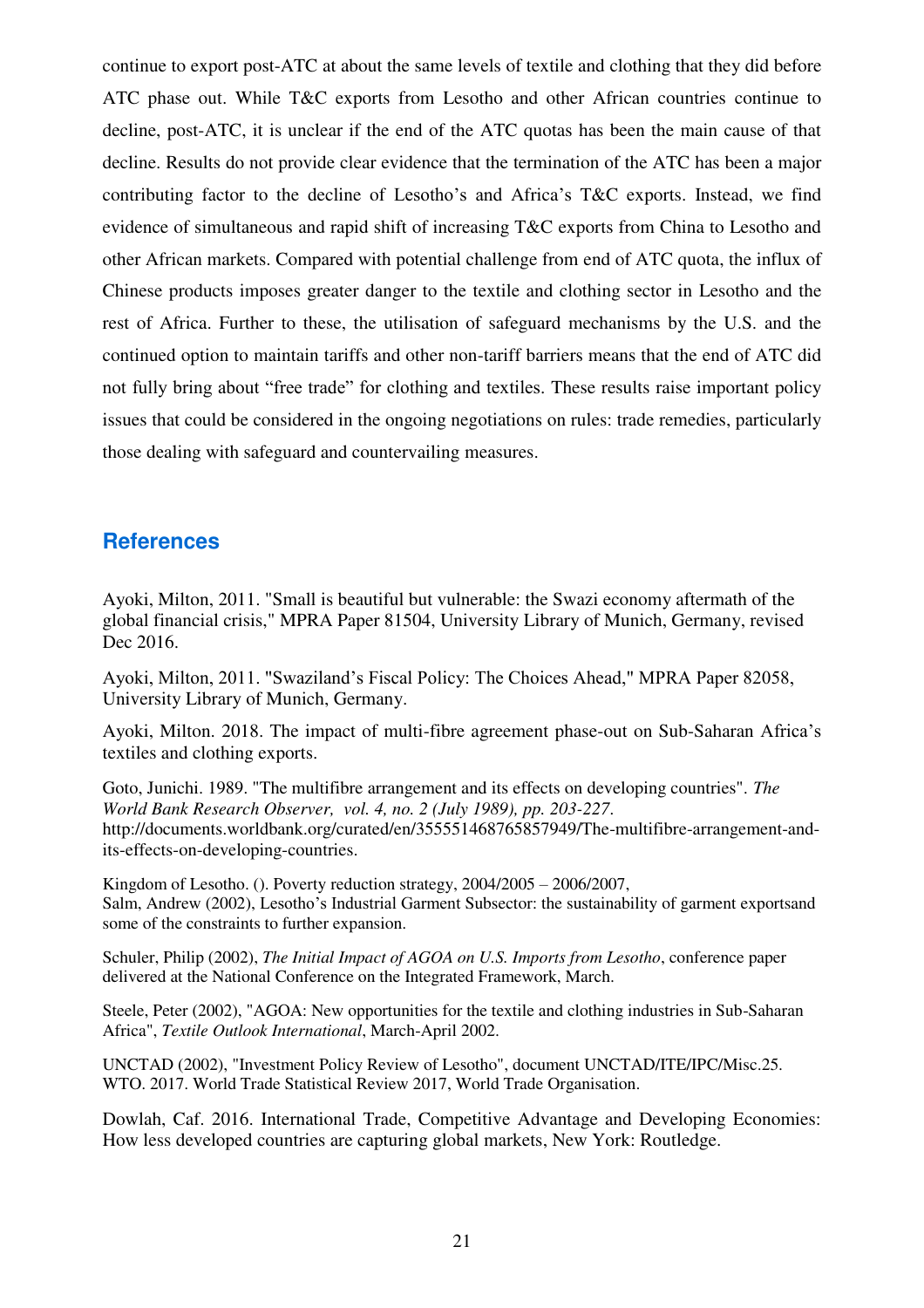| Table A5. Selected macroeconomic indicators, 2008-14 |  |  |
|------------------------------------------------------|--|--|
|------------------------------------------------------|--|--|

|                                                           | 2008         | 2009         | 2010         | 2011         | 2012         | 2013         |
|-----------------------------------------------------------|--------------|--------------|--------------|--------------|--------------|--------------|
| GDP at current prices (M million)                         | 13,471       | 14,502       | 16,015       | 18,322       | 19,573       | 20,736       |
| GDP at current prices (US\$ million)                      | 1,631        | 1,711        | 2,187        | 2,523        | 2,384        | 2,148        |
| GDP growth rate (%, at 2004 constant prices)              | 5.7          | 3.4          | 7.9          | 4.0          | 5.0          | 4.6          |
| GDP per capita at current prices (US\$)                   | 868          | 907          | 1,156        | 1,329        | 1,252        | 1,124        |
| Population (million)                                      | 1.9          | 1.9          | 1.9          | 1.9          | 1.9          | 1.9          |
| Unemployment, total (% of total labour force)             | 25.3         | 26.0         | 24.7         | 26.2         | 24.1         | 24.7         |
| Inflation (CPI, % change)                                 | 10.7         | 7.4          | 3.6          | 5.0          | 6.1          | 4.9          |
| GDP by expenditure at constant 2004 prices                | annual %     | change       |              |              |              |              |
| GDP at purchasers' prices                                 | 5.7          | 3.4          | 7.9          | 4.0          | 5.0          | 4.6          |
| Private consumption expenditure                           | 4.5          | 3.6          | 8.3          | 7.5          | 1.4          | 0.3          |
| Government consumption expenditure                        | 8.9          | $-1.2$       | 2.9          | 0.0          | 12.3         | $-0.9$       |
| Gross fixed capital formation                             | 40.5         | $-8.7$       | 14.8         | 1.2          | 21.2         | 16.9         |
| Changes in inventoriesa                                   | $-2.5$       | 0.7          | 2.5          | $-6.2$       | 0.0          | 1.3          |
| Gross domestic expenditure                                | 8.8          | 0.8          | 9.7          | 1.4          | 6.7          | 4.0          |
| Exports of goods and services                             | 10.5         | -4.3         | 7.5          | 3.1          | -1.2         | -4.7         |
| Imports of goods and services                             | 11.5         | $-2.6$       | 7.8          | 2.2          | 2.5          | 1.4          |
| GDP by economic activity at constant 2004 prices          |              |              |              |              |              |              |
| Agriculture, forestry and fishing                         | 8.7          | 8.0          | 8.2          | 8.6          | 7.1          | 7.9          |
| Mining and quarrying                                      | 4.3          | 5.1          | 4.9          | 5.6          | 6.6          | 6.0          |
| Manufacturing                                             | 18.8         | 17.1         | 18.1         | 15.4         | 14.2         | 12.2         |
| Food products and beverages                               | 3.1          | 3.0          | 3.0          | 3.1          | 3.0          | 2.7          |
| Textiles, clothing, footwear and leather                  | 12.7         | 11.1         | 11.9         | 10.3         | 9.3          | 7.7          |
| Other manufacturing                                       | 3.0          | 3.0          | 3.1          | 1.9          | 1.9          | 1.8          |
| Electricity and water                                     | 4.9          | 5.0          | 4.7          | 4.6          | 4.5          | 4.4          |
| Construction                                              | 5.7          | 5.8          | 6.9          | 6.9          | 8.2          | 9.6          |
| Services                                                  | 57.6         | 59.0         | 57.2         | 58.8         | 59.4         | 59.9         |
| Wholesale and retail trade, repairs                       | 7.8          | 7.6          | 7.6          | 7.9          | 8.4          | 8.9          |
| Hotels and restaurants                                    | 1.4          | 1.3          | 1.3          | 1.3          | 1.3          | 1.3          |
| Transport, and communication                              | 7.9          | 8.6          | 8.7          | 9.1          | 9.2          | 9.2          |
| Transport and storage<br>(1)                              | 3.2          | 3.2          | 3.1          | 3.1          | 3.1          | 3.2          |
| Post and telecommunications<br>(2)                        | 4.7          | 5.4          | 5.6          | 6.0          | 6.0          | 6.1          |
| Financial intermediation                                  | 5.6          | 6.2          | 6.6          | 7.2          | 7.4          | 8.2          |
| Real estate and business services                         | 14.6         | 15.0         | 13.6         | 13.6         | 13.5         | 13.2         |
| Public administration                                     | 11.5         | 11.0         | 10.6         | 10.4         | 10.2         | 9.4          |
| Education<br>Health and social work                       | 7.4<br>1.8   | 8.0<br>1.9   | 7.8<br>1.8   | 7.7<br>2.7   | 7.3<br>3.2   | 7.0<br>3.7   |
| Community, social and personal services                   | 1.2          | 1.2          | 1.1          | 1.1          | 1.1          | 1.1          |
| Total debt as a % of GDP<br>External debt as a % of GDP   | 55.0<br>49.9 | 40.1<br>36.1 | 37.1<br>31.4 | 36.9<br>31.3 | 40.6<br>34.7 | 40.1<br>35.1 |
| Domestic debt as a % of GDP                               | 5.1          | 4.0          | 5.7          | 5.6          | 5.9          | 5.0          |
| External debt as a % of total debt                        | 90.7         | 90.0         | 84.6         | 84.9         | 85.5         | 87.6         |
| Domestic debt as a % of total debt<br>Debt service ratiod | 9.3<br>5.3   | 10.0<br>4.7  | 15.4<br>1.8  | 15.1<br>2.9  | 14.5<br>2.3  | 12.4<br>5.7  |

a Changes in inventories as percentages of GDP of the previous year.

b An increase represents an appreciation of the national currency.

c Estimate for 2012 figures and CBL projection for 2013 figures.

d Ratio of debt service to exports of goods and non-factor services.

Source: Central Bank of Lesotho (2014), *Annual Report 2013*, March; Lesotho Bureau of Statistics online

information. Viewed at: http://www.bos.gov.ls/; IMF online information, "International Financial

Statistics". Viewed at: http://elibrary-data.imf.org/DataExplorer.aspx; and World Bank's World

Development Indicator database. Viewed at:

http://databank.worldbank.org/data/views/variableselection/selectvariables.aspx?source=worlddevelopment-indicators. Source: WTO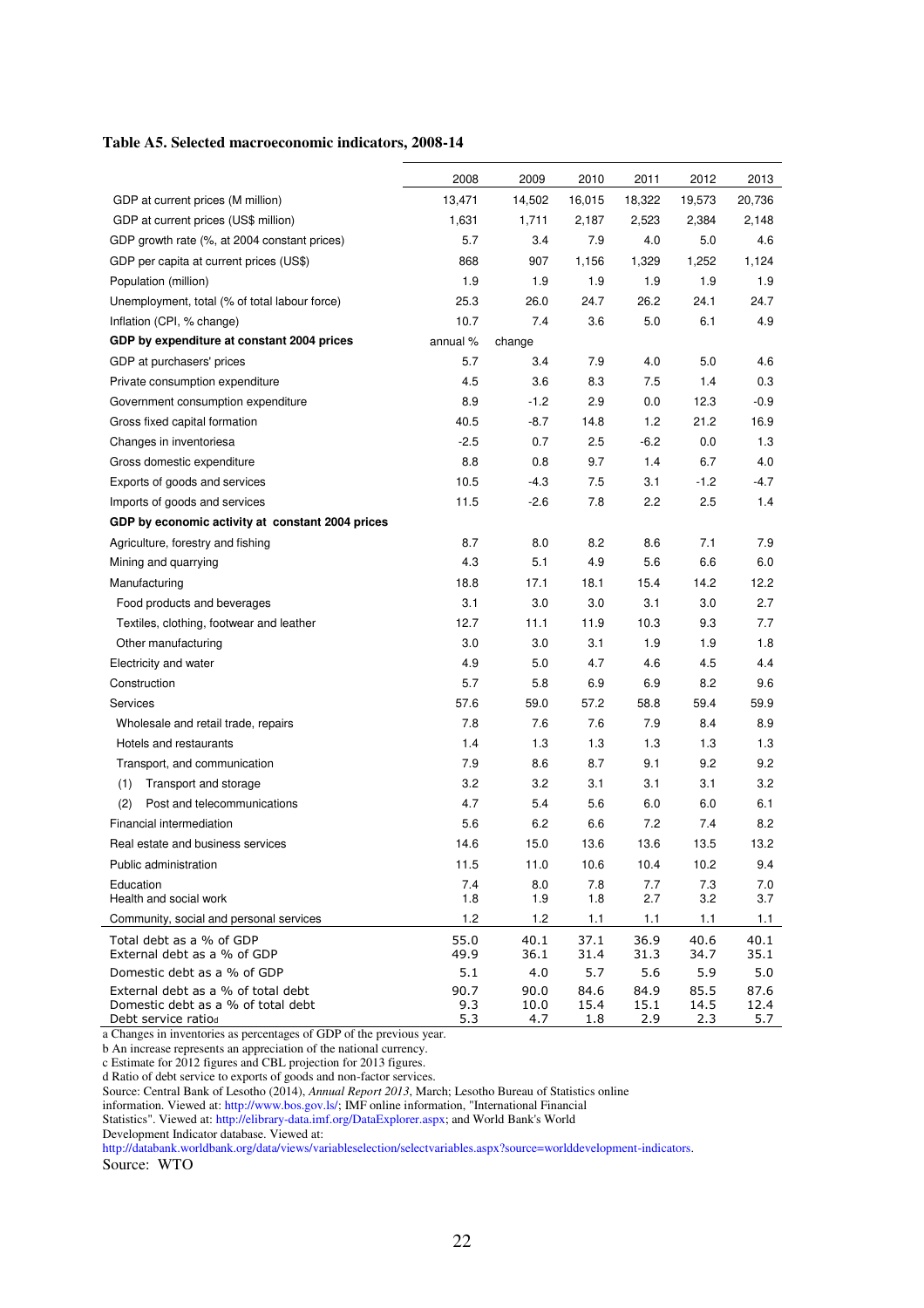### **Table A6. Table A1.1 Merchandise exports by product group, 2008-12**

(US\$ million and %)

| 727<br>628<br>Total (US\$ million)<br>503<br>770<br>678<br>(% of total)<br>12.5<br>14.4<br>22.4<br>20.6<br><b>Total primary products</b><br>18.0<br>12.4<br>21.8<br>20.1<br>14.1<br>17.6<br>Agriculture<br>Food<br>10.8<br>8.9<br>16.6<br>14.2<br>14.3<br>1110<br>5.2<br>6.0<br>12.0<br>8.8<br>9.5<br>Non-alcoholic beverages, n.e.s.<br>1.2<br>2.4<br>0564<br>2.0<br>1.7<br>1.6<br>Flours, meals, flakes of potatoes, fruit, veg., n.e.s.<br>5.3<br>3.4<br>5.7<br>3.3<br>3.5<br>Agricultural raw material<br>3.3<br>2.2<br>5.2<br>2681<br>2.1<br>2.4<br>Wool, greasy (including fleece-washed wool)<br>0.5<br>0.3<br>0.1<br>0.5<br>0.4<br>Mining<br>0.2<br>Ores and other minerals<br>0.3<br>0.1<br>0.4<br>0.4<br>Non-ferrous metals<br>0.0<br>0.0<br>0.0<br>0.0<br>0.0<br>0.1<br>0.1<br>0.1<br>Fuels<br>0.0<br>0.0<br>85.6<br>62.1<br>77.5<br>83.7<br>79.1<br><b>Manufactures</b><br>0.0<br>0.0<br>0.0<br>0.0<br>0.0<br>Iron and steel<br>0.1<br>Chemicals<br>0.2<br>0.6<br>0.1<br>0.1 |
|------------------------------------------------------------------------------------------------------------------------------------------------------------------------------------------------------------------------------------------------------------------------------------------------------------------------------------------------------------------------------------------------------------------------------------------------------------------------------------------------------------------------------------------------------------------------------------------------------------------------------------------------------------------------------------------------------------------------------------------------------------------------------------------------------------------------------------------------------------------------------------------------------------------------------------------------------------------------------------------|
|                                                                                                                                                                                                                                                                                                                                                                                                                                                                                                                                                                                                                                                                                                                                                                                                                                                                                                                                                                                          |
|                                                                                                                                                                                                                                                                                                                                                                                                                                                                                                                                                                                                                                                                                                                                                                                                                                                                                                                                                                                          |
|                                                                                                                                                                                                                                                                                                                                                                                                                                                                                                                                                                                                                                                                                                                                                                                                                                                                                                                                                                                          |
|                                                                                                                                                                                                                                                                                                                                                                                                                                                                                                                                                                                                                                                                                                                                                                                                                                                                                                                                                                                          |
|                                                                                                                                                                                                                                                                                                                                                                                                                                                                                                                                                                                                                                                                                                                                                                                                                                                                                                                                                                                          |
|                                                                                                                                                                                                                                                                                                                                                                                                                                                                                                                                                                                                                                                                                                                                                                                                                                                                                                                                                                                          |
|                                                                                                                                                                                                                                                                                                                                                                                                                                                                                                                                                                                                                                                                                                                                                                                                                                                                                                                                                                                          |
|                                                                                                                                                                                                                                                                                                                                                                                                                                                                                                                                                                                                                                                                                                                                                                                                                                                                                                                                                                                          |
|                                                                                                                                                                                                                                                                                                                                                                                                                                                                                                                                                                                                                                                                                                                                                                                                                                                                                                                                                                                          |
|                                                                                                                                                                                                                                                                                                                                                                                                                                                                                                                                                                                                                                                                                                                                                                                                                                                                                                                                                                                          |
|                                                                                                                                                                                                                                                                                                                                                                                                                                                                                                                                                                                                                                                                                                                                                                                                                                                                                                                                                                                          |
|                                                                                                                                                                                                                                                                                                                                                                                                                                                                                                                                                                                                                                                                                                                                                                                                                                                                                                                                                                                          |
|                                                                                                                                                                                                                                                                                                                                                                                                                                                                                                                                                                                                                                                                                                                                                                                                                                                                                                                                                                                          |
|                                                                                                                                                                                                                                                                                                                                                                                                                                                                                                                                                                                                                                                                                                                                                                                                                                                                                                                                                                                          |
|                                                                                                                                                                                                                                                                                                                                                                                                                                                                                                                                                                                                                                                                                                                                                                                                                                                                                                                                                                                          |
|                                                                                                                                                                                                                                                                                                                                                                                                                                                                                                                                                                                                                                                                                                                                                                                                                                                                                                                                                                                          |
| 2.9<br>3.4<br>3.7<br>Other semi-manufactures<br>5.4<br>4.1                                                                                                                                                                                                                                                                                                                                                                                                                                                                                                                                                                                                                                                                                                                                                                                                                                                                                                                               |
| 5.3<br>2.2<br>3.1<br>3.3<br>6672<br>2.5<br>Diamonds (excl. industrial, sorted) not mounted/set                                                                                                                                                                                                                                                                                                                                                                                                                                                                                                                                                                                                                                                                                                                                                                                                                                                                                           |
| 12.7                                                                                                                                                                                                                                                                                                                                                                                                                                                                                                                                                                                                                                                                                                                                                                                                                                                                                                                                                                                     |
| 8.2<br>13.8<br>10.7<br>11.4<br>Machinery and transport equipment                                                                                                                                                                                                                                                                                                                                                                                                                                                                                                                                                                                                                                                                                                                                                                                                                                                                                                                         |
| 0.0<br>0.0<br>0.0<br>0.0<br>0.0<br>Power generating machines                                                                                                                                                                                                                                                                                                                                                                                                                                                                                                                                                                                                                                                                                                                                                                                                                                                                                                                             |
| 0.0<br>0.0<br>Other non-electrical machinery<br>0.1<br>0.0<br>0.0                                                                                                                                                                                                                                                                                                                                                                                                                                                                                                                                                                                                                                                                                                                                                                                                                                                                                                                        |
| Agricultural machinery and tractors<br>0.0<br>0.0<br>0.0<br>0.0<br>0.0                                                                                                                                                                                                                                                                                                                                                                                                                                                                                                                                                                                                                                                                                                                                                                                                                                                                                                                   |
| 1.2<br>7.3<br>5.8<br>0.6<br>2.5<br>Office machines & telecommunication equipment                                                                                                                                                                                                                                                                                                                                                                                                                                                                                                                                                                                                                                                                                                                                                                                                                                                                                                         |
| 7611<br>0.8<br>0.2<br>2.1<br>7.3<br>5.6<br>Colour television receivers                                                                                                                                                                                                                                                                                                                                                                                                                                                                                                                                                                                                                                                                                                                                                                                                                                                                                                                   |
| 9.5<br>7.6<br>8.9<br>Other electrical machines<br>6.4<br>6.8                                                                                                                                                                                                                                                                                                                                                                                                                                                                                                                                                                                                                                                                                                                                                                                                                                                                                                                             |
| 7.9<br>5.2<br>5.1<br>7728<br>4.9<br>5.8<br>Parts for apparatus of 772.4, 772.5 and 772.6                                                                                                                                                                                                                                                                                                                                                                                                                                                                                                                                                                                                                                                                                                                                                                                                                                                                                                 |
| 0.2<br>1.5<br>2.8<br>0.0<br>0.0<br>7782 Electric filament or discharge lamps; arc lamps; and                                                                                                                                                                                                                                                                                                                                                                                                                                                                                                                                                                                                                                                                                                                                                                                                                                                                                             |
| parts thereof                                                                                                                                                                                                                                                                                                                                                                                                                                                                                                                                                                                                                                                                                                                                                                                                                                                                                                                                                                            |
| Automotive products<br>0.0<br>0.1<br>0.0<br>0.0<br>0.0                                                                                                                                                                                                                                                                                                                                                                                                                                                                                                                                                                                                                                                                                                                                                                                                                                                                                                                                   |
| 0.0<br>0.0<br>0.0<br>0.0<br>0.0<br>Other transport equipment                                                                                                                                                                                                                                                                                                                                                                                                                                                                                                                                                                                                                                                                                                                                                                                                                                                                                                                             |
| 4.1<br>4.6<br>3.5<br><b>Textiles</b><br>3.0<br>4.9                                                                                                                                                                                                                                                                                                                                                                                                                                                                                                                                                                                                                                                                                                                                                                                                                                                                                                                                       |
| 6513<br>2.2<br>2.8<br>2.9<br>1.4<br>1.6<br>Cotton yarn, excluding thread                                                                                                                                                                                                                                                                                                                                                                                                                                                                                                                                                                                                                                                                                                                                                                                                                                                                                                                 |
| 36.3<br>Clothing<br>60.1<br>57.7<br>55.8<br>55.6                                                                                                                                                                                                                                                                                                                                                                                                                                                                                                                                                                                                                                                                                                                                                                                                                                                                                                                                         |
| 8414<br>10.2<br>12.9<br>8.4<br>16.5<br>14.3<br>Trousers, bib and brace overalls, breeches and shorts                                                                                                                                                                                                                                                                                                                                                                                                                                                                                                                                                                                                                                                                                                                                                                                                                                                                                     |
| 8442<br>18.4<br>5.5<br>5.9<br>8.4<br>11.5<br>Suits, ensembles, jackets, dresses, etc.                                                                                                                                                                                                                                                                                                                                                                                                                                                                                                                                                                                                                                                                                                                                                                                                                                                                                                    |
| 8454<br>4.9<br>3.4<br>2.3<br>2.8<br>4.9<br>T-shirts, singlets and other vests, knitted or                                                                                                                                                                                                                                                                                                                                                                                                                                                                                                                                                                                                                                                                                                                                                                                                                                                                                                |
| crocheted                                                                                                                                                                                                                                                                                                                                                                                                                                                                                                                                                                                                                                                                                                                                                                                                                                                                                                                                                                                |
| 1.1<br>0.8<br>1.5<br>8413 Jackets and blazers, men's/boys', not knitted or<br>1.8<br>1.6                                                                                                                                                                                                                                                                                                                                                                                                                                                                                                                                                                                                                                                                                                                                                                                                                                                                                                 |
| crocheted                                                                                                                                                                                                                                                                                                                                                                                                                                                                                                                                                                                                                                                                                                                                                                                                                                                                                                                                                                                |
| 4.7<br>8437<br>2.6<br>4.3<br>2.6<br>6.4<br>Shirts, men's/boys', knitted or crocheted                                                                                                                                                                                                                                                                                                                                                                                                                                                                                                                                                                                                                                                                                                                                                                                                                                                                                                     |
| 5.9<br>4.6<br>8426 Trousers, breeches, etc., women's/girls', not<br>5.2<br>9.3<br>4.1                                                                                                                                                                                                                                                                                                                                                                                                                                                                                                                                                                                                                                                                                                                                                                                                                                                                                                    |
| knitted/crocheted                                                                                                                                                                                                                                                                                                                                                                                                                                                                                                                                                                                                                                                                                                                                                                                                                                                                                                                                                                        |
| 8453<br>10.3<br>12.4<br>5.2<br>7.3<br>4.9<br>Jerseys, pullovers, cardigans, etc., knitted/crocheted                                                                                                                                                                                                                                                                                                                                                                                                                                                                                                                                                                                                                                                                                                                                                                                                                                                                                      |
| 6.2<br>1.8<br>1.8<br>2.3<br>8432<br>Suits, ensembles, jackets, trousers, etc.<br>4.5                                                                                                                                                                                                                                                                                                                                                                                                                                                                                                                                                                                                                                                                                                                                                                                                                                                                                                     |
| 8451<br>0.3<br>1.0<br>1.2<br>Babies' garments and clothing accessories<br>0.3<br>0.5                                                                                                                                                                                                                                                                                                                                                                                                                                                                                                                                                                                                                                                                                                                                                                                                                                                                                                     |
| 3.1<br>4.9<br>5.0<br>4.5<br>7.5<br>Other consumer goods                                                                                                                                                                                                                                                                                                                                                                                                                                                                                                                                                                                                                                                                                                                                                                                                                                                                                                                                  |
| 8515<br>Other footwear with uppers of textile materials<br>1.1<br>1.7<br>1.5<br>1.1<br>1.5                                                                                                                                                                                                                                                                                                                                                                                                                                                                                                                                                                                                                                                                                                                                                                                                                                                                                               |
| 8512<br>1.8<br>2.9<br>1.2<br>Sports footwear<br>0.8<br>1.6                                                                                                                                                                                                                                                                                                                                                                                                                                                                                                                                                                                                                                                                                                                                                                                                                                                                                                                               |
| 8514<br>Other footwear, leather or composition leather<br>2.2<br>1.4<br>0.4<br>1.0<br>1.8                                                                                                                                                                                                                                                                                                                                                                                                                                                                                                                                                                                                                                                                                                                                                                                                                                                                                                |
| uppers                                                                                                                                                                                                                                                                                                                                                                                                                                                                                                                                                                                                                                                                                                                                                                                                                                                                                                                                                                                   |
| 4.5<br>Other<br>0.0<br>3.8<br>15.5<br>0.3                                                                                                                                                                                                                                                                                                                                                                                                                                                                                                                                                                                                                                                                                                                                                                                                                                                                                                                                                |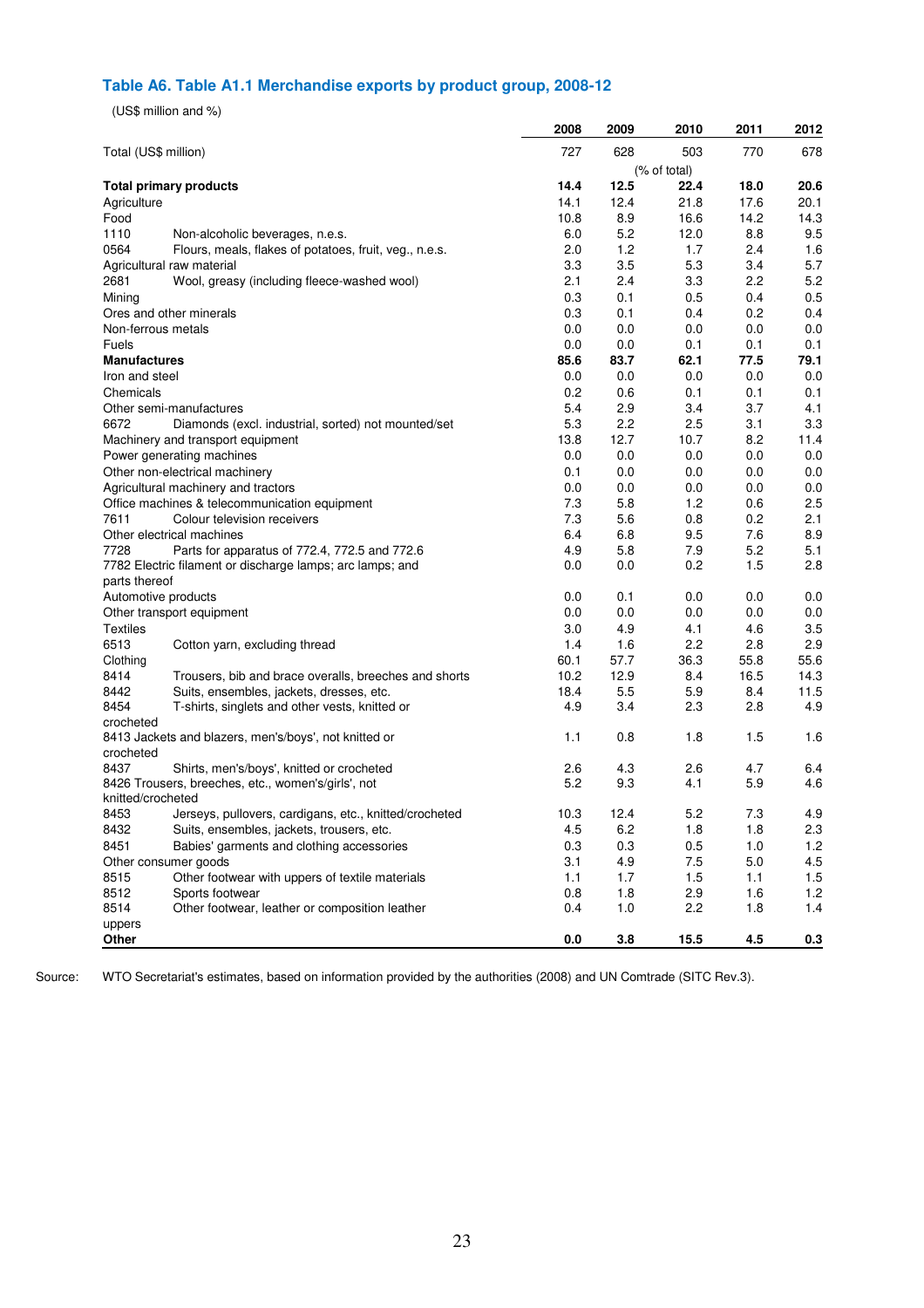### **Table A7. Merchandise imports by product group, 2008-12**

(US\$ million and %)

|                      |                                                                      | 2008 | 2009  | 2010         | 2011  | 2012  |
|----------------------|----------------------------------------------------------------------|------|-------|--------------|-------|-------|
| Total (US\$ million) |                                                                      | 972  | 1,356 | 1,277        | 1,460 | 1,594 |
|                      |                                                                      |      |       | (% of total) |       |       |
|                      | <b>Total primary products</b>                                        | 37.2 | 41.5  | 33.8         | 41.1  | 36.3  |
| Agriculture          |                                                                      | 24.6 | 29.9  | 22.8         | 26.6  | 23.5  |
| Food                 |                                                                      | 22.5 | 28.1  | 20.6         | 23.5  | 20.8  |
| 0472                 | Cereal groat, meal, pellets                                          | 1.0  | 1.2   | 0.8          | 0.9   | 1.6   |
| 0123                 | Poultry, meat and offal                                              | 1.8  | 2.0   | 1.7          | 1.8   | 1.5   |
| 0449                 | Other maize, unmilled                                                | 0.3  | 0.5   | 1.2          | 1.3   | 1.4   |
| 0221                 | Milk and cream, not concentrated/sweetened                           | 0.2  | 0.6   | 0.7          | 0.8   | 0.9   |
| 1222                 | Cigarettes containing tobacco                                        | 0.9  | 1.0   | 0.8          | 0.8   | 0.9   |
|                      | Agricultural raw material                                            | 2.1  | 1.8   | 2.2          | 3.1   | 2.7   |
| 2631                 | Cotton (other than linters), not carded or combed                    | 0.8  | 0.2   | 1.3          | 2.2   | 1.8   |
| Mining               |                                                                      | 12.6 | 11.6  | 11.1         | 14.5  | 12.9  |
|                      | Ores and other minerals                                              | 0.5  | 0.5   | 0.7          | 0.5   | 0.6   |
| Non-ferrous metals   |                                                                      | 0.3  | 0.2   | 0.1          | 0.1   | 0.1   |
| <b>Fuels</b>         |                                                                      | 11.8 | 10.9  | 10.2         | 13.8  | 12.1  |
| 3510                 | Electric energy                                                      | 0.4  | 0.7   | 0.9          | 0.4   | 1.0   |
| <b>Manufactures</b>  |                                                                      | 59.2 | 56.8  | 63.5         | 54.6  | 59.8  |
| Iron and steel       |                                                                      | 0.9  | 1.0   | 1.2          | 1.6   | 2.2   |
| Chemicals            |                                                                      | 9.3  | 8.5   | 11.0         | 10.3  | 10.1  |
| 5429                 | Medicaments, n.e.s.                                                  | 0.3  | 0.3   | 2.3          | 1.6   | 0.8   |
|                      | 5821 Self-adhesive of plastics, flat shapes, other than floor,       | 0.0  | 0.3   | 0.6          | 0.8   | 1.8   |
|                      | wall and ceiling coverings etc.                                      |      |       |              |       |       |
|                      | Other semi-manufactures                                              | 8.2  | 11.9  | 8.8          | 10.0  | 7.5   |
|                      | Machinery and transport equipment                                    | 21.9 | 20.3  | 19.4         | 16.8  | 18.2  |
|                      | Power generating machines                                            | 0.3  | 0.2   | 0.3          | 0.5   | 0.4   |
|                      | Other non-electrical machinery                                       | 3.2  | 3.6   | 3.3          | 4.4   | 4.6   |
|                      | Agricultural machinery and tractors                                  | 0.3  | 0.4   | 0.1          | 0.2   | 0.2   |
|                      | Office machines & telecommunication equipment                        | 3.5  | 2.8   | 2.2          | 2.0   | 3.0   |
| 7649                 | Parts and accessories for apparatus of division 76                   | 1.7  | 0.9   | 0.7          | 0.6   | 1.9   |
|                      | Other electrical machines                                            | 3.5  | 3.5   | 6.8          | 3.7   | 3.0   |
| Automotive products  |                                                                      | 10.4 | 10.0  | 6.5          | 6.0   | 6.9   |
| 7812                 | Motor vehicles for the transport of persons, n.e.s.                  | 0.8  | 0.7   | 1.6          | 2.0   | 2.6   |
| 7821                 | Goods vehicles                                                       | 0.8  | 1.5   | 1.3          | 1.7   | 1.9   |
|                      | 7843 Other motor vehicle parts and accessories of 722, 781 to 783    | 1.2  | 1.8   | 2.1          | 1.7   | 1.6   |
|                      | Other transport equipment                                            | 1.0  | 0.2   | 0.3          | 0.2   | 0.3   |
| <b>Textiles</b>      |                                                                      | 3.1  | 3.7   | 10.8         | 5.4   | 10.1  |
|                      | 6551 Pile fabric, knitted or crocheted, coated, covered, or          | 0.2  | 0.1   | 2.3          | 0.6   | 1.3   |
| laminated            |                                                                      |      |       |              |       |       |
| 6524                 | Other fabrics, of 85% finished cotton > 200 g/m2                     | 0.2  | 0.3   | 2.4          | 0.7   | 1.9   |
|                      | 6552 Other knitted/crocheted fabrics, not impregnated/coated, etc.   | 0.1  | 0.0   | 0.2          | 0.6   | 2.0   |
|                      | 6531 Fabrics, woven, of synthetic filament yarn, excl. pile/chenille | 0.3  | 0.6   | 1.8          | 0.9   | 1.2   |
| Clothing             |                                                                      | 2.8  | 2.7   | 3.8          | 2.7   | 2.6   |
|                      | Other consumer goods                                                 | 12.9 | 8.8   | 8.4          | 7.9   | 9.2   |
| 8931                 | Plastics containers, stoppers, lids, etc.                            | 0.3  | 0.5   | 1.2          | 1.0   | 2.4   |
| 8928                 | Printed matter, n.e.s.                                               | 0.5  | 0.4   | 0.6          | 0.4   | 0.9   |
| Other                |                                                                      | 3.6  | 1.7   | 2.7          | 4.3   | 3.8   |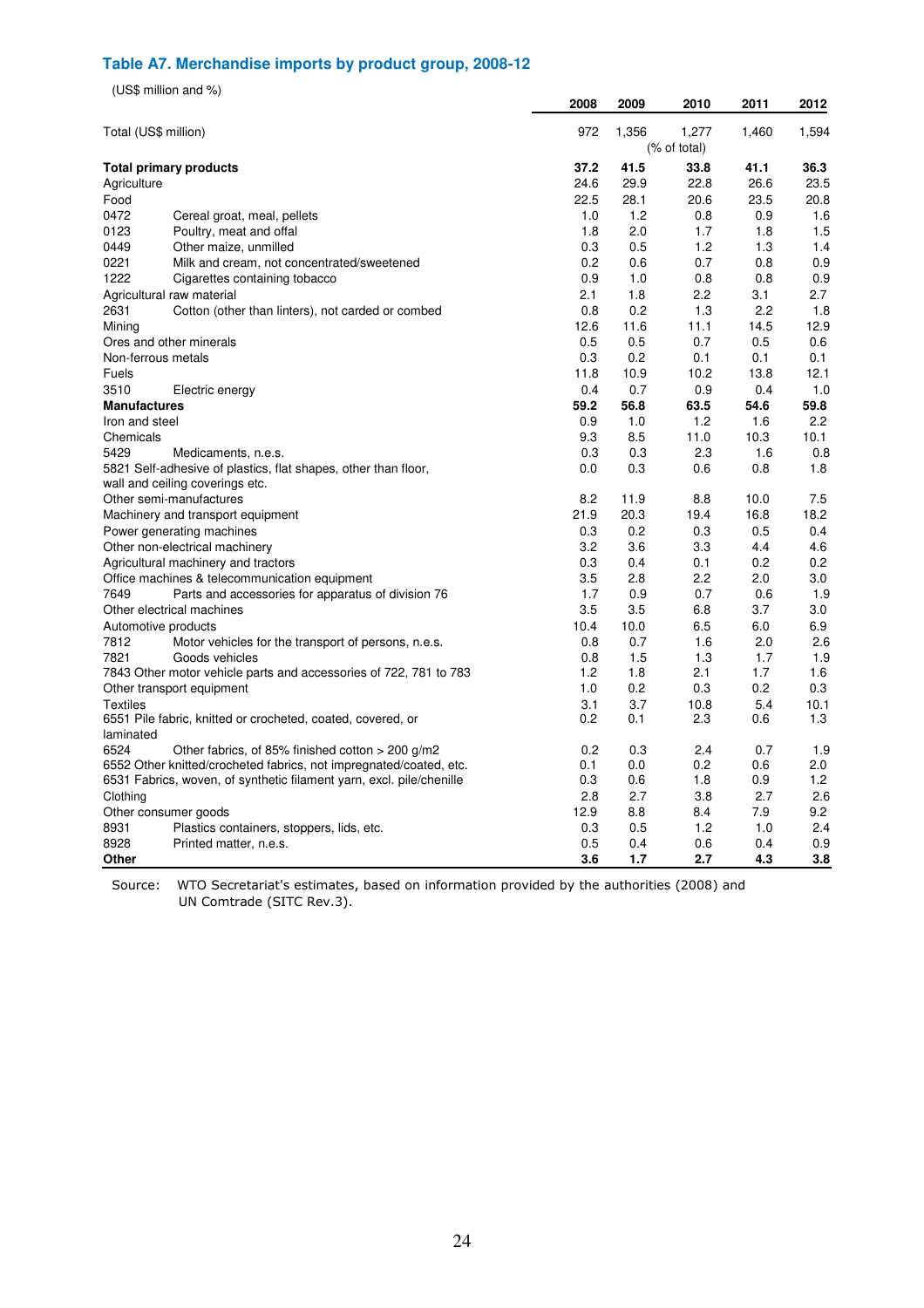#### **Table A8. Merchandise exports by destination, 2008-12**

(US\$ million and %)

|                                          | 2008 | 2009 | 2010                | 2011 | 2012 |
|------------------------------------------|------|------|---------------------|------|------|
| Total (US\$ million)                     | 727  | 628  | 503<br>(% of total) | 770  | 678  |
| America                                  | 53.5 | 47.1 | 23.0                | 46.4 | 44.9 |
| <b>United States</b>                     | 53.1 | 31.8 | 21.4                | 40.7 | 43.9 |
| <b>Other America</b>                     | 0.5  | 15.2 | 1.6                 | 5.7  | 1.0  |
| Canada                                   | 0.5  | 15.1 | 1.6                 | 5.6  | 0.9  |
| Mexico                                   | 0.0  | 0.0  | 0.0                 | 0.0  | 0.1  |
| Chile                                    | 0.0  | 0.0  | 0.0                 | 0.0  | 0.0  |
| Europe                                   | 5.4  | 2.0  | 0.2                 | 4.0  | 3.7  |
| EU(28)                                   | 5.4  | 1.9  | 0.2                 | 3.8  | 3.7  |
| Belgium                                  | 5.2  | 1.6  | 0.0                 | 3.0  | 3.2  |
| United Kingdom                           | 0.1  | 0.1  | 0.1                 | 0.2  | 0.2  |
| Germany                                  | 0.0  | 0.0  | 0.0                 | 0.4  | 0.1  |
| The Netherlands                          | 0.1  | 0.1  | 0.0                 | 0.1  | 0.2  |
| <b>EFTA</b>                              | 0.0  | 0.0  | 0.0                 | 0.0  | 0.0  |
| Other Europe                             | 0.0  | 0.1  | 0.0                 | 0.1  | 0.0  |
| Commonwealth of Independent States (CIS) | 0.0  | 0.0  | 0.0                 | 0.0  | 0.0  |
| Africa                                   | 40.8 | 50.1 | 75.9                | 47.2 | 49.0 |
| South Africa                             | 39.9 | 48.9 | 74.9                | 44.9 | 47.3 |
| Swaziland                                | 0.0  | 0.1  | 0.2                 | 0.7  | 0.7  |
| Botswana                                 | 0.0  | 0.0  | 0.0                 | 0.2  | 0.2  |
| Kenya                                    | 0.3  | 0.2  | 0.1                 | 0.0  | 0.1  |
| Egypt                                    | 0.1  | 0.2  | 0.5                 | 0.5  | 0.1  |
| Morocco                                  | 0.0  | 0.0  | 0.0                 | 0.0  | 0.0  |
| Tanzania                                 | 0.0  | 0.0  | 0.0                 | 0.1  | 0.1  |
| <b>Mauritius</b>                         | 0.0  | 0.0  | 0.2                 | 0.4  | 0.3  |
| Zimbabwe                                 | 0.0  | 0.1  | 0.1                 | 0.1  | 0.0  |
| Middle East                              | 0.0  | 0.0  | 0.0                 | 0.7  | 1.7  |
| <b>United Arab Emirates</b>              | 0.0  | 0.0  | 0.0                 | 0.7  | 1.6  |
| Saudi Arabia                             | 0.0  | 0.0  | 0.0                 | 0.0  | 0.0  |
| Asia                                     | 0.2  | 0.7  | 0.9                 | 1.7  | 0.7  |
| China                                    | 0.0  | 0.3  | 0.2                 | 0.3  | 0.0  |
| Japan                                    | 0.1  | 0.2  | 0.1                 | 0.3  | 0.1  |
| <b>Six East Asian Traders</b>            | 0.0  | 0.1  | 0.1                 | 0.3  | 0.2  |
| Hong Kong, China                         | 0.0  | 0.0  | 0.1                 | 0.2  | 0.2  |
| Other Asia                               | 0.1  | 0.1  | 0.4                 | 0.8  | 0.4  |
| Australia                                | 0.0  | 0.1  | 0.1                 | 0.3  | 0.3  |
| Other                                    | 0.0  | 0.0  | 0.0                 | 0.0  | 0.1  |